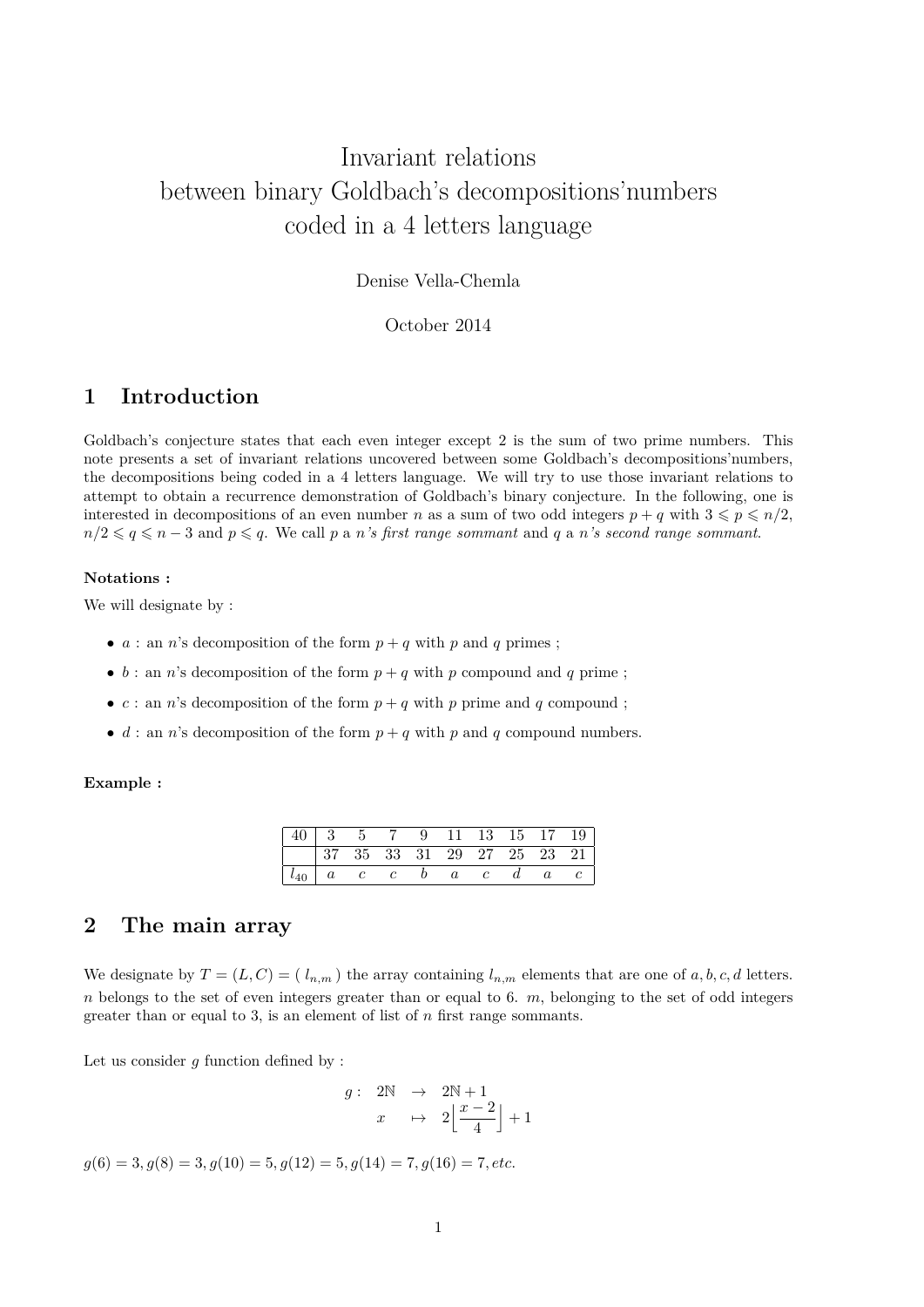$q(n)$  function defines the greatest of *n* first range sommants.

As we only consider *n* decompositions of the form  $p+q$  where  $p \leq q$ , in *T* will only appear letters  $l_{n,m}$  such that  $m \leqslant 2 \left| \frac{n-2}{4} \right|$ 4 +1 in such a way that T array first letters are :  $l_{6,3}, l_{8,3}, l_{10,3}, l_{10,5}, l_{12,3}, l_{12,5}, l_{14,3}, l_{14,5}, l_{14,7}, etc.$ Here are first lines of array *T*.

| $\overline{C}$ | 3                | 5                | 7                | 9                | 11               | 13               | 15               | 17               |  |
|----------------|------------------|------------------|------------------|------------------|------------------|------------------|------------------|------------------|--|
| L              |                  |                  |                  |                  |                  |                  |                  |                  |  |
| 6              | $\boldsymbol{a}$ |                  |                  |                  |                  |                  |                  |                  |  |
| 8              | $\boldsymbol{a}$ |                  |                  |                  |                  |                  |                  |                  |  |
| 10             | $\boldsymbol{a}$ | $\boldsymbol{a}$ |                  |                  |                  |                  |                  |                  |  |
| 12             | $\boldsymbol{c}$ | $\boldsymbol{a}$ |                  |                  |                  |                  |                  |                  |  |
| 14             | $\boldsymbol{a}$ | $\boldsymbol{c}$ | $\boldsymbol{a}$ |                  |                  |                  |                  |                  |  |
| 16             | $\boldsymbol{a}$ | $\boldsymbol{a}$ | $\boldsymbol{c}$ |                  |                  |                  |                  |                  |  |
| 18             | $\boldsymbol{c}$ | $\boldsymbol{a}$ | $\boldsymbol{a}$ | $\boldsymbol{d}$ |                  |                  |                  |                  |  |
| 20             | $\boldsymbol{a}$ | $\boldsymbol{c}$ | $\boldsymbol{a}$ | $\boldsymbol{b}$ |                  |                  |                  |                  |  |
| 22             | $\boldsymbol{a}$ | $\boldsymbol{a}$ | $\boldsymbol{c}$ | $\boldsymbol{b}$ | $\boldsymbol{a}$ |                  |                  |                  |  |
| 24             | $\boldsymbol{c}$ | $\boldsymbol{a}$ | $\boldsymbol{a}$ | $\boldsymbol{d}$ | $\boldsymbol{a}$ |                  |                  |                  |  |
| 26             | $\boldsymbol{a}$ | $\boldsymbol{c}$ | $\boldsymbol{a}$ | $\boldsymbol{b}$ | $\boldsymbol{c}$ | $\it a$          |                  |                  |  |
| 28             | $\boldsymbol{c}$ | $\boldsymbol{a}$ | $\boldsymbol{c}$ | $\boldsymbol{b}$ | $\boldsymbol{a}$ | $\boldsymbol{c}$ |                  |                  |  |
| 30             | $\boldsymbol{c}$ | $\boldsymbol{c}$ | $\boldsymbol{a}$ | $\boldsymbol{d}$ | $\boldsymbol{a}$ | $\it a$          | $\boldsymbol{d}$ |                  |  |
| 32             | $\boldsymbol{a}$ | $\boldsymbol{c}$ | $\boldsymbol{c}$ | $\boldsymbol{b}$ | $\boldsymbol{c}$ | $\it a$          | $\boldsymbol{b}$ |                  |  |
| 34             | $\boldsymbol{a}$ | $\boldsymbol{a}$ | $\,c\,$          | $\boldsymbol{d}$ | $\it a$          | $\boldsymbol{c}$ | $\boldsymbol{b}$ | $\boldsymbol{a}$ |  |
| 36             | $\boldsymbol{c}$ | $\boldsymbol{a}$ | $\boldsymbol{a}$ | $\boldsymbol{d}$ | $\boldsymbol{c}$ | $\it a$          | $\boldsymbol{d}$ | $\boldsymbol{a}$ |  |
|                |                  |                  |                  |                  |                  |                  |                  |                  |  |

FIGURE 1: words of even numbers between 6 and 36

#### **Remarks :**

1) words on array's diagonals called *diagonal words* have their letters either in  $A_{ab} = \{a, b\}$  alphabet or in  $A_{cd} = \{c, d\}$  alphabet.

2) a diagonal word codes decompositions that have the same second range sommant. For instance, on Figure 4, letters *aaabaa* of the diagonal that begins at letter  $l_{26,3} = a$  code decompositions  $3 + 23$ ,  $5 + 23$ ,  $7 + 23$ ,  $9 + 23$ ,  $11 + 23$  and  $13 + 23$ .

3) let us designate by  $l_n$  the line whose elements are  $l_{n,m}$ . Line  $l_n$  contains  $\left\lfloor \frac{n-2}{4} \right\rfloor$ | elements.

4) *n* being fixed, let us call  $C_{n,3}$  the column formed by  $l_{k,3}$  for  $6 \leq k \leq n$ .

In this column  $C_{n,3}$ , let us distinguish two parts, the "top part" and the "bottom part" of the column.

Let us call  $H_{n,3}$  column's "top part", i.e. set of  $l_{k,3}$  where  $6 \leq k \leq \left\lfloor \frac{n+4}{2} \right\rfloor$ 2 k .

Let us call  $B_{n,3}$  column's "bottom part", i.e. set of  $l_{k,3}$  where  $\left\lfloor \frac{n+4}{2} \right\rfloor$  $\vert < k \leqslant n$ .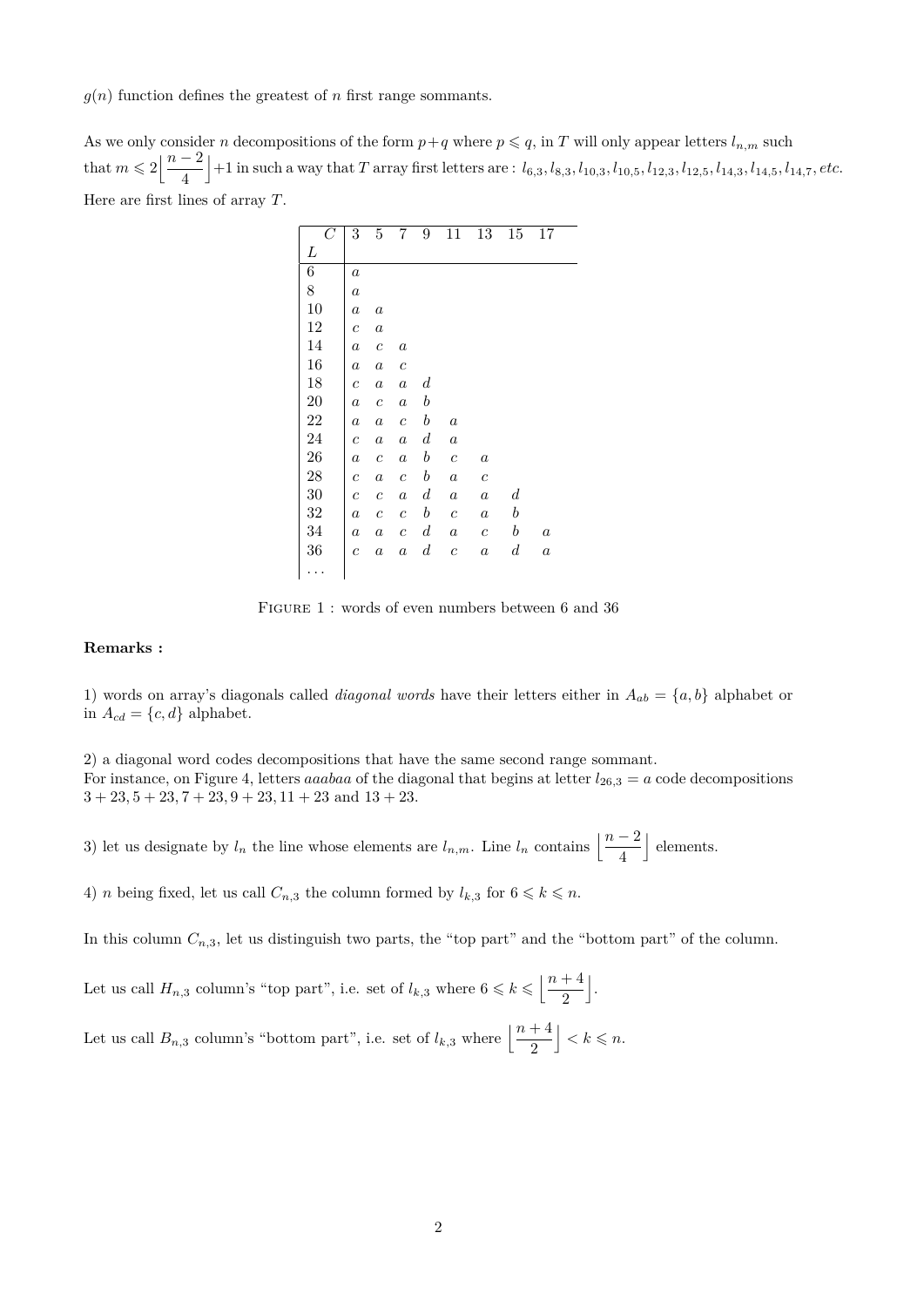6 : 8 : 10 : 12 : 14 : 16 : 18 : 20 : 22 : 24 : 26 : 28 : 30 : 32 : 34 : *a a a a c a a c a a a c c a a d a c a b a a c b a c a a d a a c a b c a c a c b a c c c a d a a d a c c b c a b a a c d a c b a Z<sup>a</sup>* = 5 *Z<sup>c</sup>* = 2 *Y<sup>a</sup>* = 5 *Y<sup>c</sup>* = 3 ← *X<sup>a</sup>* = 4*, X<sup>b</sup>* = 1*, X<sup>c</sup>* = 2*, X<sup>d</sup>* = 1 *H*34*,*<sup>3</sup> *B*34*,*<sup>3</sup> Figure 2 : *n* = 34

To better understand countings in next section, we will use projection *P* of line *n* on bottom part of first column  $B_{n,3}$  that "associates" letters at both extremities of a diagonal (it associates to the letter that codes  $p+q$  decomposition the letter that codes  $3+q$  decomposition). If we consider application *proj* such that  $proj(a) = proj(b) = a$  and  $proj(c) = proj(d) = c$  then, since 3 is prime,  $proj(l_{n,2k+1}) = l_{n-2k+2,3}$ .

We can also understand the effect of this projection (that preserves second range sommant) by analyzing decompositions :

- if  $p + q$  is coded by an *a* or a *b* letter, it corresponds to two possible cases in which *q* is prime, and so  $3 + q$  decomposition, containing two prime numbers, will be coded by an  $a$  letter;
- if  $p + q$  is coded by a *c* or a *d* letter, it corresponds to two possible cases in which *q* is compound, and so  $3 + q$  decomposition, of the form  $prime + compound$  will be coded by a *c* letter.

We will also use in next section projection  $P'$  of line *n* on top part of the first column  $H_{n,3}$  that associates to the letter that codes  $p + q$  decomposition the letter that codes  $3 + p$  decomposition (let us note that *first range sommant* becomes *second range sommant*) ; let us analyze how such a projection will affect decompositions :

- if  $p + q$  is coded by an *a* or *c* letter, it corresponds to the two possible cases in which *p* is prime, then  $3 + p$  decomposition, containing two prime numbers will be coded by an *a* letter;
- if  $p + q$  is coded by a *b* or *d* letter, it corresponds to the two possibl cases in which *p* is compound, then  $3 + p$  decomposition, of the form  $prime + compound$  will be coded by a *c* letter.

# **3 Computations**

1) We note :

- $X_a(n)$  the number of *n*'s decompositions of the form  $\text{prime} + \text{prime}$ ;
- $X_b(n)$  the number of *n*'s decompositions of the form *compound* + *prime*;
- $X_c(n)$  the number of *n*'s decompositions of the form  $prime + compound$ ;
- $X_d(n)$  the number of *n*'s decompositions of the form *compound* + *compound*.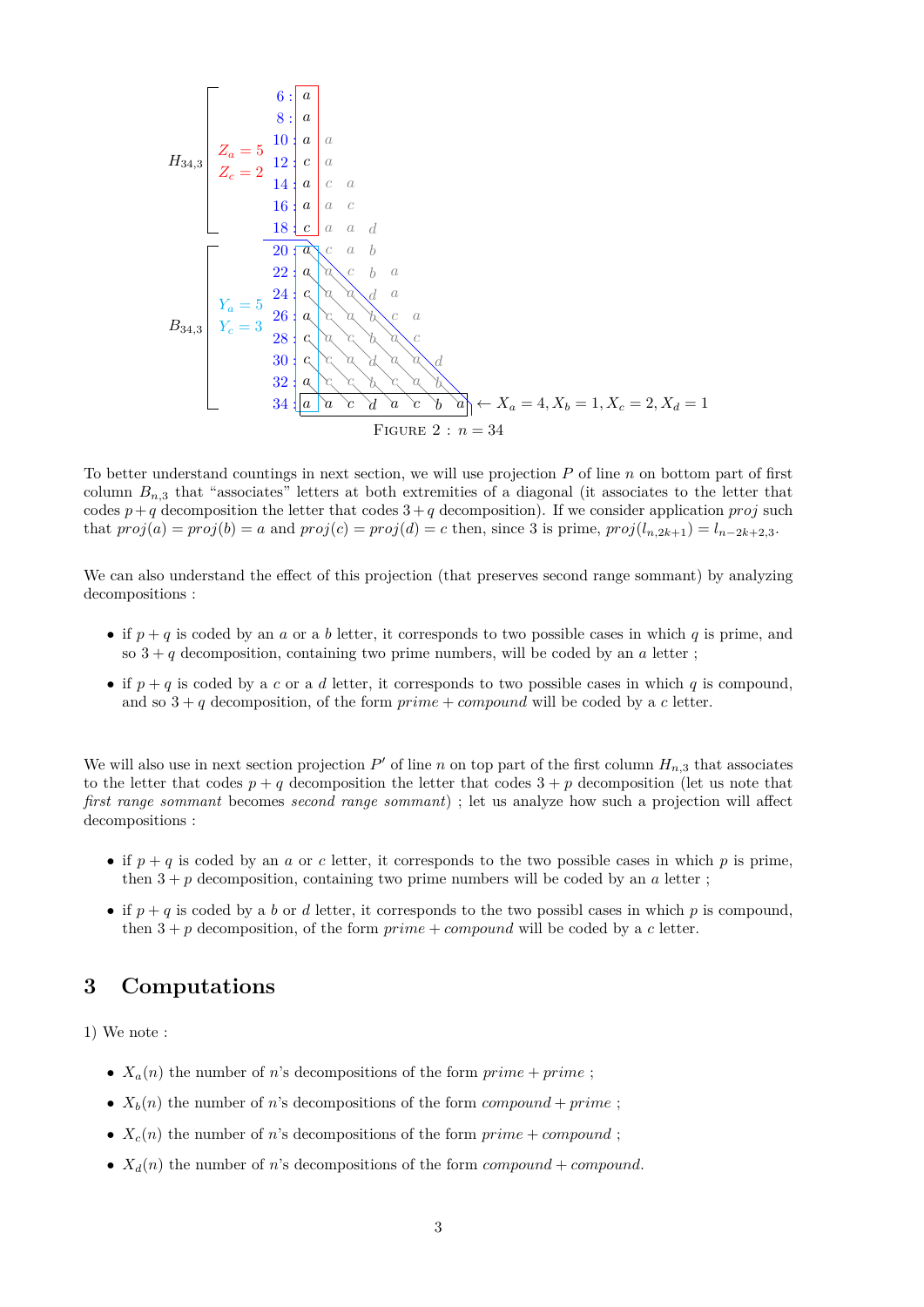$X_a(n), X_b(n), X_c(n), X_d(n)$  variables are counting logical assertions numbers.

 $X_a(n) + X_b(n) + X_c(n) + X_d(n) = \left\lfloor \frac{n-2}{4} \right\rfloor$ is the number of elements of line  $n$ . *Example* : *n* = 34 :  $X_a(34) = \#\{3 + 31, 5 + 29, 11 + 23, 17 + 17\} = 4$  $X_b(34) = \#\{15 + 19\} = 1.$  $X_c(34) = \#\{7 + 27, 13 + 21\} = 2$  $X_d(34) = \#\{9+25\} = 1$ 

2) Let  $Y_a(n)$  (resp.  $Y_c(n)$ ) being the number of *a* letters (resp. *c*) that appear in  $B_{n,3}$ . We recall that there are only *a* and *c* letters in first column because it contains letters associated with decompositions of the form  $3 + x$  and because 3 is prime.

*Example* :

- $Y_a(34) = \#\{3 + 17, 3 + 19, 3 + 23, 3 + 29, 3 + 31\} = 5$
- $Y_c(34) = \#\{3 + 21, 3 + 25, 3 + 27\} = 3$

3) Because of *P* projection that is a bijection, and because of *a*, *b*, *c*, *d* letters definitions,  $Y_a(n) = X_a(n) + Y_a(n)$  $X_b(n)$  and  $Y_c(n) = X_c(n) + X_d(n)$ . Thus, trivially,  $Y_a(n) + Y_c(n) = X_a(n) + X_b(n) + X_c(n) + X_d(n) =$ j*n* − 2 4 k .

*Example :*

$$
Y_a(34) = #{3 + 17, 3 + 19, 3 + 23, 3 + 29, 3 + 31}
$$
  
\n
$$
X_a(34) = #{3 + 31, 5 + 29, 11 + 23, 17 + 17}
$$
  
\n
$$
X_b(34) = #{15 + 19}
$$
  
\n
$$
Y_c(34) = #{3 + 21, 3 + 25, 3 + 27}
$$
  
\n
$$
X_c(34) = #{7 + 27, 13 + 21}
$$
  
\n
$$
X_d(34) = #{9 + 25}
$$

4) Let  $Z_a(n)$  (resp.  $Z_c(n)$ ) being the number of *a* letters (resp. *c*) that appear in  $H_{n,3}$ . *Example* :

- $Z_a(34) = \#\{3+3, 3+5, 3+7, 3+11, 3+13\} = 5$
- $Z_c(34) = \#\{3+9,3+15\} = 2$

 $Z_a(n) + Z_c(n) = \left[\frac{n-4}{4}\right]$ k .

## **Reminding identified properties**

$$
Y_a(n) = X_a(n) + X_b(n)
$$
 (1)

$$
Y_c(n) = X_c(n) + X_d(n) \tag{2}
$$

$$
Y_a(n) + Y_c(n) = X_a(n) + X_b(n) + X_c(n) + X_d(n) = \left\lfloor \frac{n-2}{4} \right\rfloor
$$
\n(3)

$$
Z_a(n) + Z_c(n) = \left\lfloor \frac{n-4}{4} \right\rfloor \tag{4}
$$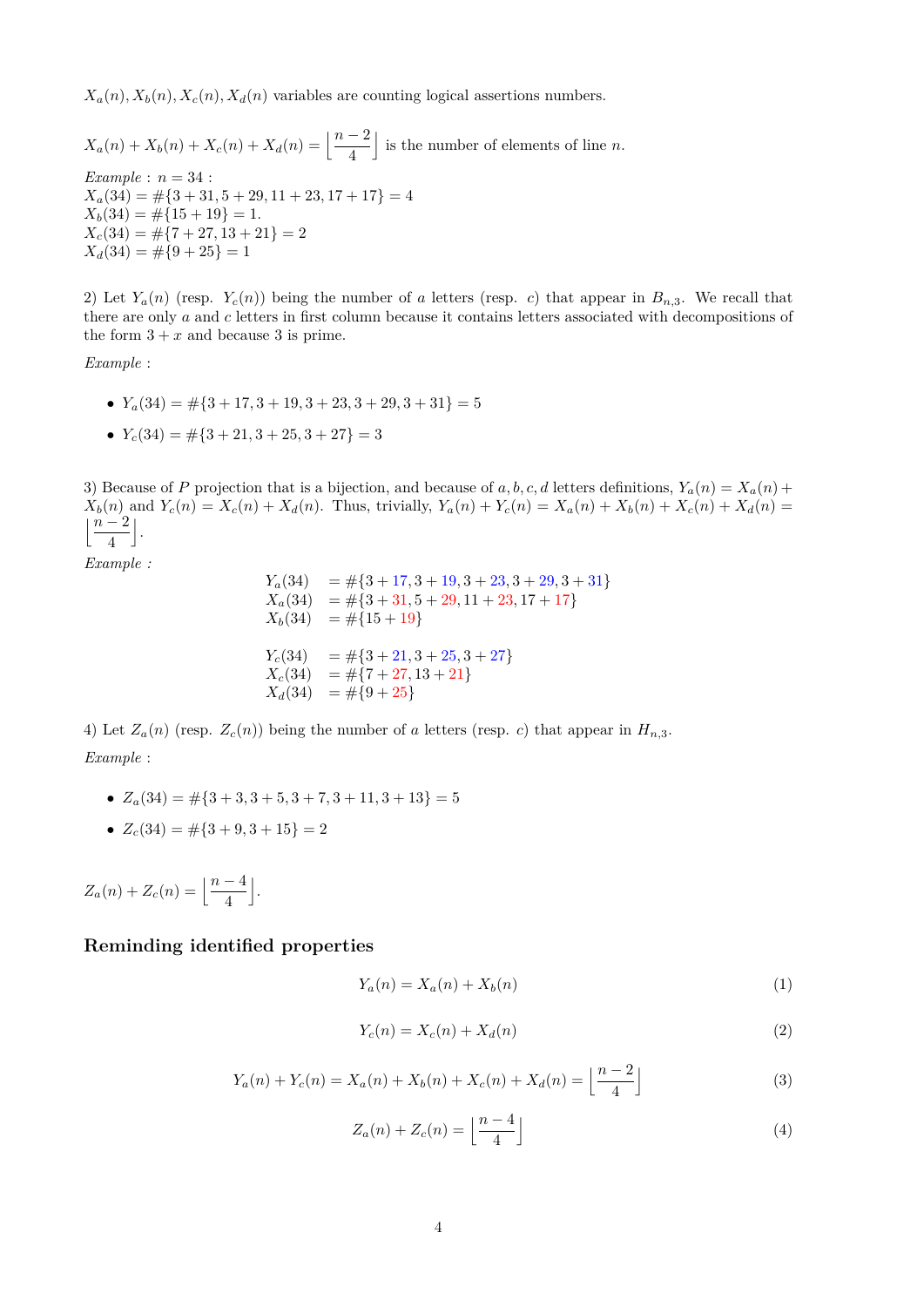Let us add four new properties to those ones :

$$
X_a(n) + X_c(n) = Z_a(n) + \delta_{2p}(n)
$$
\n(5)

with  $\delta_{2p}(n)$  equal to 1 when *n* is the double of a prime number and equal to 0 otherwise.

$$
X_b(n) + X_d(n) = Z_c(n) + \delta_{c-imp}(n)
$$
\n(6)

with  $\delta_{2odd-compound}(n)$  equal to 1 when *n* is the double of a compound odd number and equal to 0 otherwise (when there exists k such that  $n = 4k$  (doubles of even numbers) or when n is the double of a prime number).

$$
Z_c(n) - Y_a(n) = Y_c(n) - Z_a(n) - \delta_{4k+2}(n)
$$
\n(7)

with  $\delta_{4k+2}(n)$  equal to 1 when *n* is the double of an odd number and 0 otherwise.

$$
Z_c(n) - Y_a(n) = X_d(n) - X_a(n) - \delta_{2odd-compound}(n)
$$
\n
$$
(8)
$$

Properties 1, 2 and 3 come simply from projection *P*'s definition.

Properties 5 and 6 come simply from projection  $P$ <sup>'</sup>'s definition.

One can notice a certain redundancy between the 3 booleans that are introduced here  $\delta_{2p}(n)$ ,  $\delta_{2odd-componal}(n)$ and  $\delta_{4k+2}(n)$ . Trivial logical assertion  $(\delta_{2p}(n) \vee \delta_{2odd-componnd}(n)) \rightarrow \delta_{4k+2}(n)$  is always verified.

# **4 Demonstrations**

#### **4.1 Utilitaries**

Let us demonstrate that if *n* is an odd number double (i.e. of the form  $4k+2$ ), then  $\left\lfloor \frac{n-2}{4} \right\rfloor$  $\Big| = \Big| \frac{n-4}{4}$ 4  $|+1.$ Indeed, the left part of the equality is equal to  $\frac{(4k+2)-2}{4}$ 4  $\Big| = \Big| \frac{4k}{4}$ 4  $= k$ . The right part of the equality is equal to  $\frac{(4k+2)-4}{4}$ 4  $+1 = \frac{4k-2}{4}$ 4  $+1 = (k-1) + 1 = k.$ 

Let us demonstrate that if *n* is an even number double (i.e. of the 4*k*), then  $\left\lfloor \frac{n-2}{4} \right\rfloor$  $\vert = \vert \frac{n-4}{4} \vert$ 4 k .  $\frac{4k-2}{k}$ 4  $k-1$  and  $\frac{4k-4}{4}$ 4  $\Big| = k - 1.$ 

#### **4.2 Properties 7 and 8**

#### **4.2.1 Property 7**

Property 7 enonciates that  $Z_c(n) - Y_a(n) = X_d(n) - X_a(n) - \delta_{2odd-compound}(n)$  with  $\delta_{2odd-compound}(n)$ that equals 1 if *n* is the double of an odd compound integer and equals 0 otherwise.

By definition,  $Z_c(n)$  counts the number of decompositions of the form  $\alpha = 3 +$  *compound* with *compound* strictly lesser than  $n/2$  (let us call E this decompositions'set). So  $Z_c(n)$  counts also the number of *n*'s decompositions of the form  $\beta = compound + y$  by bijection of second range sommant of  $\alpha$  decomposition on first range sommant of  $\beta$  decomposition. But the number of decompositions of the form *compound* + *y* is equal to  $X_b(n) + X_d(n)$  by definition of those variables.

By definition,  $Y_a(n)$  counts the number of decompositions of the form  $\gamma = 3 + prime$  with *prime* strictly greater than  $n/2$  (let us call F this decompositions'set). So  $Y_a(n)$  counts also the number of *n*'s decompositions of the form  $\eta = x + prime$  by bijection of second range sommant of  $\gamma$  decomposition on second range sommant of *η* decomposition. But the number of decompositions of the form  $x + prime$  is equal to  $X_b(n) + X_a(n)$  by definition of those variables.

*n*'s decompositions of the form *compound* + *prime* are at the same time in *E* and in *F*. By computing  $Z_c(n) - Y_a(n)$ , we also obtain the value of  $X_d(n) - X_a(n)$  by definition of what variables  $Y_a(n), Z_c(n), X_d(n)$ et  $X_a(n)$  count.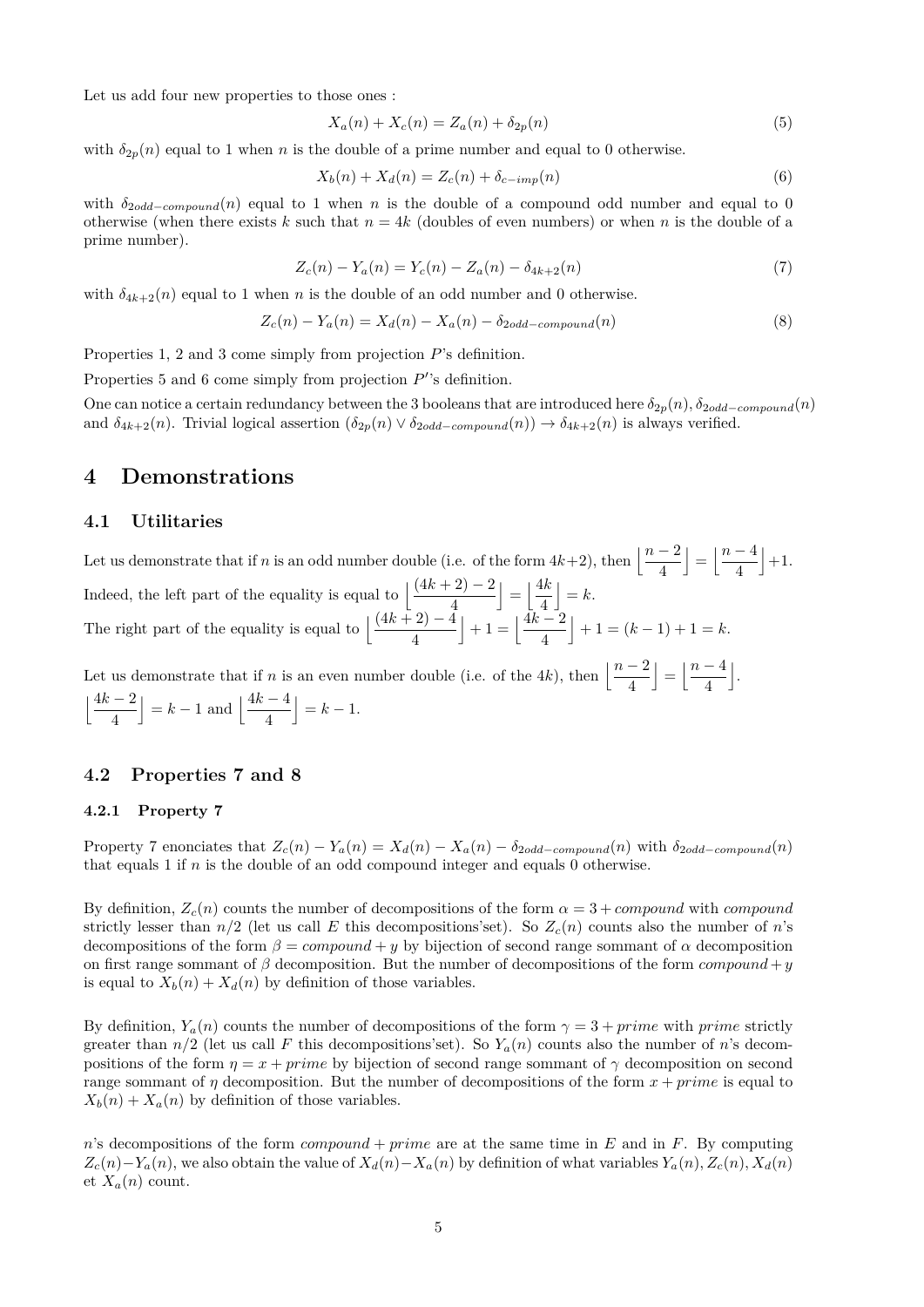#### **4.2.2 Property 8**

Let us demonstrate that  $Z_c(n) - Y_a(n) = Y_c(n) - Z_a(n) - \delta_{4k+2}(n)$  with  $\delta_{4k+2}(n)$  that equals 1 if n is the double of an odd number  $(\exists k \geq 3, n = 4k + 2)$  and 0 otherwise.

We use a recurrence reasoning :

i) We initialize recurrences according to the 3 types of numbers that must be studied : even doubles de pairs  $(4k)$ , odd doubles  $(4k + 2)$  with the odd being prime or compound.

Proprety 8 is true for  $n = 14, 16$  and 18. Let us provide variables values in an array for those 3 even numbers :

| $\it{n}$ | $Z_c(n)$ |  | $Y_a(n)   Y_c(n)   Z_a(n)$ | $\delta_{4k+2}$ |
|----------|----------|--|----------------------------|-----------------|
|          |          |  |                            |                 |
| 16       |          |  |                            |                 |
|          |          |  |                            |                 |

ii) Property 8 is equivalent to  $Z_a(n) + Z_c(n) + \delta_{4k+2}(n) = Y_a(n) + Y_c(n)$ .

Four cases must be considered : two cases wherein *n* is an odd's double (prime or compound) and  $n + 2$ is an even's double and two cases wherein *n* is an even's double and *n* + 2 is an odd's double (prime or compound).

iia) *n* even's double and  $n + 2$  prime's double:

| $\overline{n}$ | $\delta_{2odd-compound}$ | $0Ak+2$ |
|----------------|--------------------------|---------|
|                |                          |         |
|                |                          |         |

We make the hypothesis that property 8 is true for *n*,

$$
Z_a(n) + Z_c(n) + \delta_{4k+2}(n) = Y_a(n) + Y_c(n)
$$
\n<sup>(H)</sup>

Let us demonstrate that it is true for  $n + 2$ ,

$$
Z_a(n+2) + Z_c(n+2) + \delta_{4k+2}(n+2) = Y_a(n+2) + Y_c(n+2)
$$
\n(Ccl)

We have  $Z_a(n+2) = Z_a(n)$  and  $Z_c(n+2) = Z_c(n)$ .

Let us remain property 3 concerning *Y* s:

$$
Y_a(n) + Y_c(n) = \left\lfloor \frac{n-2}{4} \right\rfloor \tag{3}
$$

In (*Ccl*), we can, par by our recurrence hypothesis and by property (3), replace the left member of the equality by  $Z_a(n) + Z_c(n) + 1$  and then by  $Y_a(n) + Y_c(n) + 1$  (by (H)) and then by  $\left\lfloor \frac{n-2}{4} \right\rfloor$  $+1$  (by (3)) that is equal to  $\left\lfloor \frac{n}{4} \right\rfloor$  $\vert$ .

But in (*Ccl*), we can also replace the right member of the equality by  $\left\lfloor \frac{n}{4} \right\rfloor$  $\vert$  because of property (3). We have for  $n + 2$  an equality between left and right sides, i.e. property 8 is verified by  $n + 2$ . From the

hypothesis that property is true for *n*, we have inferred property is true for  $n + 2$ .

iib) *n even's double and*  $n + 2$  *odd compound's double*:

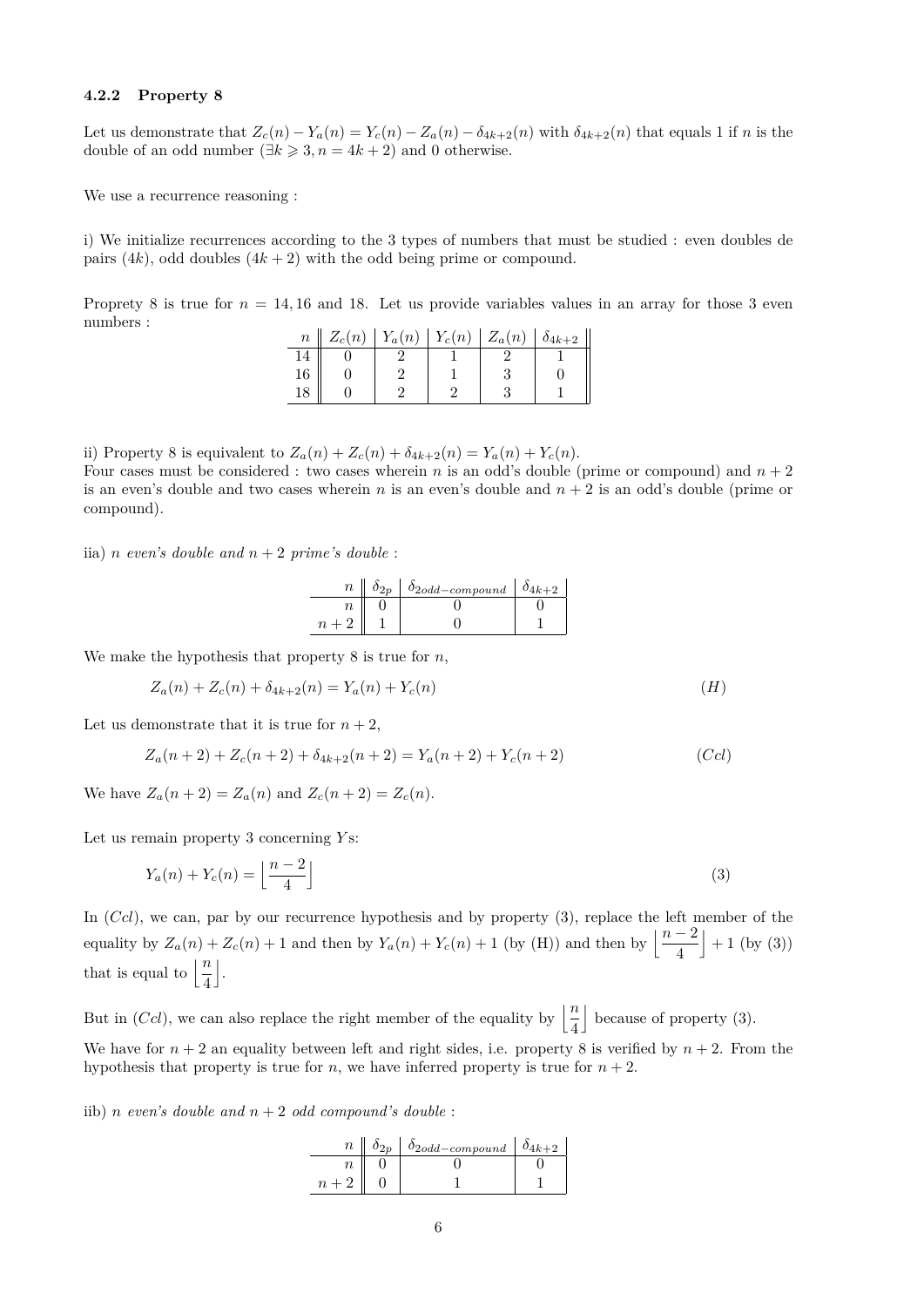Let us make the hypothesis that property 8 is true for *n*,

$$
Z_a(n) + Z_c(n) + \delta_{4k+2}(n) = Y_a(n) + Y_c(n)
$$
\n<sup>(H)</sup>

Let us demonstrate it is true for  $n + 2$ ,

$$
Z_a(n+2) + Z_c(n+2) + \delta_{4k+2}(n+2) = Y_a(n+2) + Y_c(n+2)
$$
\n(Ccl)

We have  $Z_a(n+2) = Z_a(n)$  and  $Z_c(n+2) = Z_c(n)$ .

We have  $Y_a(n+2) = Y_a(n) + 1$  and  $Y_c(n+2) = Y_c(n)$ .

Let us recall property 3 concerning *Y* s :

$$
Y_a(n) + Y_c(n) = \left\lfloor \frac{n-2}{4} \right\rfloor \tag{3}
$$

In  $(Ccl)$ , one can, by recurrence hypothesis and by property 3, replace equality's left member by  $Z_a(n)$  +  $Z_c(n) + 1$ , then by  $Y_a(n) + Y_c(n) + 1$  (because of (H)), and then by  $\left\lfloor \frac{n-2}{4} \right\rfloor$  $+1$  (because of (3)) that is equal to  $\left\lfloor \frac{n}{4} \right\rfloor$ k .

But in (*Ccl*), one can also replace equality's right member by  $\left\lfloor \frac{n}{4} \right\rfloor$ because of  $Y_a(n)$ 's and  $Y_c(n)$ 's evolutions.

There is also for  $n + 2$  equality between left and right members of the equation, i.e. property 8 is verified by  $n + 2$ . From the hypothesis that property is true for *n*, we deduced property is true for  $n + 2$ .

iic) *n prime's double and*  $n + 2$  *even's double*:

| $\it n$ | $\delta_{2odd-compound}$ | $4k+2$ |
|---------|--------------------------|--------|
|         |                          |        |
|         |                          |        |

Let us make the hypothesis that property 8 is true for *n*,

$$
Z_a(n) + Z_c(n) + \delta_{4k+2}(n) = Y_a(n) + Y_c(n)
$$
\n<sup>(H)</sup>

Let us demonstrate it is true for  $n + 2$ ,

$$
Z_a(n+2) + Z_c(n+2) + \delta_{4k+2}(n+2) = Y_a(n+2) + Y_c(n+2)
$$
\n(Ccl)

We have  $Z_a(n+2) = Z_a(n) + 1$  et  $Z_c(n+2) = Z_c(n)$ .

Let us recall property 3 concerning *Y* s :

$$
Y_a(n) + Y_c(n) = \left\lfloor \frac{n-2}{4} \right\rfloor \tag{3}
$$

In  $(Ccl)$ , one can, by recurrence hypothesis and by property 3, replace equality's left member by  $Z_a(n)$  +  $Z_c(n) + 1$  then by  $Y_a(n) + Y_c(n)$  (because of (H)), and then by  $\left\lfloor \frac{n-2}{4} \right\rfloor$ (because of (3)) that is equal to  $\left\lfloor \frac{n}{4} \right\rfloor$ k .

But in (*Ccl*), one can also replace equality's right member by  $\left\lfloor \frac{n}{4} \right\rfloor$  $\vert$  because of property (3).

There is also for  $n + 2$  equality between left and right members of the equation, i.e. property 8 is verified by  $n + 2$ . From the hypothesis that property is true for *n*, we deduced property is true for  $n + 2$ .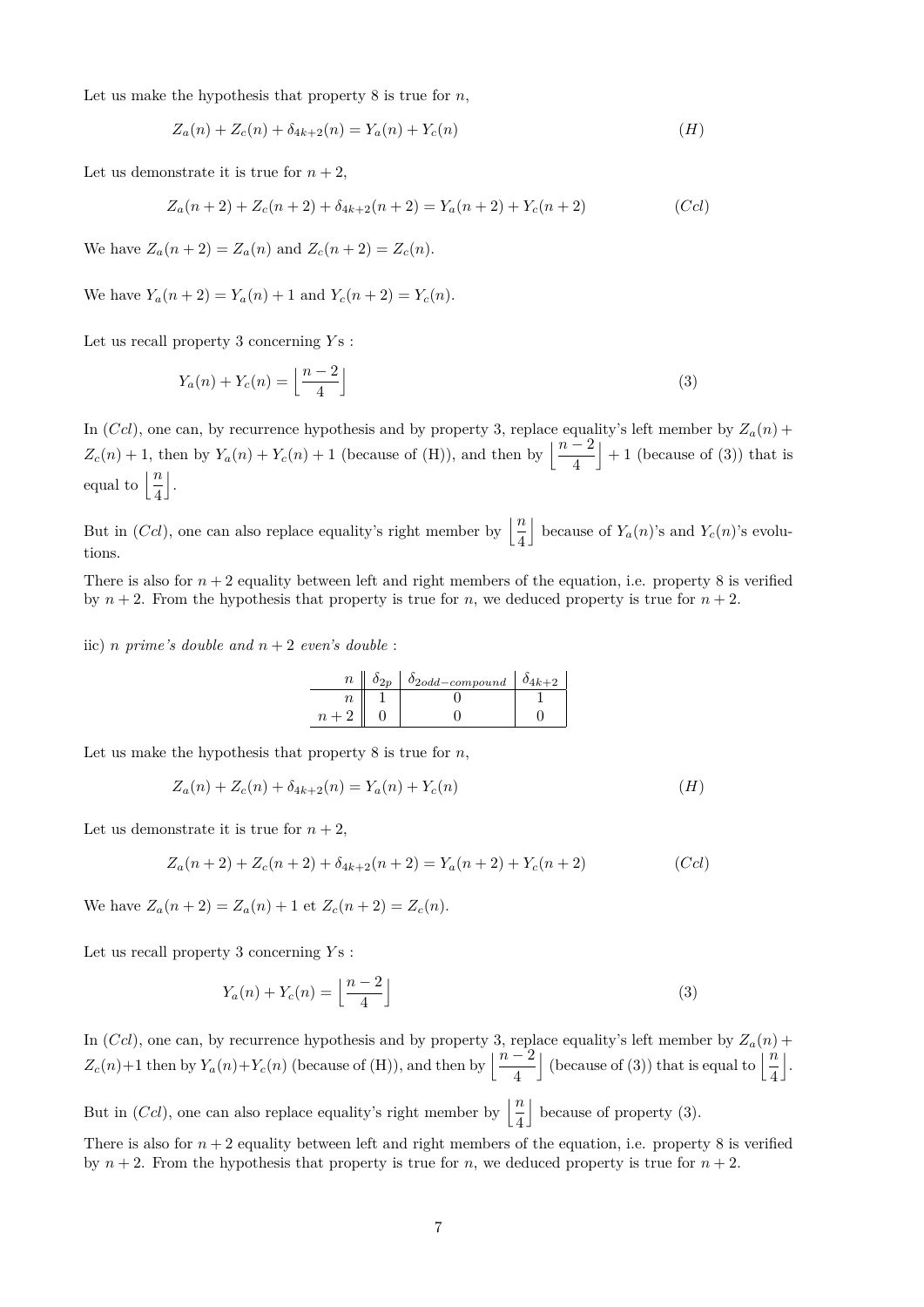iid) *n odd* compound's double and  $n + 2$  *even double*:

| $\, n$           | $\vert$ $\delta_{2odd-compound}$ | $0_{4k+2}$ |
|------------------|----------------------------------|------------|
|                  |                                  |            |
| $\boldsymbol{v}$ |                                  |            |

Let us make the hypothesis that property 8 is true for *n*,

$$
Z_a(n) + Z_c(n) + \delta_{4k+2}(n) = Y_a(n) + Y_c(n)
$$
\n<sup>(H)</sup>

Let us demonstrate it is true for  $n + 2$ ,

$$
Z_a(n+2) + Z_c(n+2) + \delta_{4k+2}(n+2) = Y_a(n+2) + Y_c(n+2)
$$
 (Ccl)

We have  $Z_a(n+2) = Z_a(n)$  et  $Z_c(n+2) = Z_c(n) + 1$ .

Let us recall property 3 concerning  $Y_s$ :

$$
Y_a(n) + Y_c(n) = \left\lfloor \frac{n-2}{4} \right\rfloor \tag{3}
$$

In  $(Ccl)$ , one can, by recurrence hypothesis and by property 3, replace equality's left member by  $Z_a(n)$  +  $Z_c(n) + 1$  puis par  $Y_a(n) + Y_c(n)$  (because of (H)) then by  $\left\lfloor \frac{n-2}{4} \right\rfloor$ (because of (3)) that is equal to  $\left\lfloor \frac{n}{4} \right\rfloor$ k . But in (*Ccl*), one can also replace equality's right member by  $\left\lfloor \frac{n}{4} \right\rfloor$  $\vert$  because of property (3).

There is also for  $n + 2$  equality between left and right members of the equation, i.e. property 8 is verified by  $n + 2$ . From the hypothesis that property is true for *n*, we deduced property is true for  $n + 2$ .

# **5 Variables evolution**

## **5.1 Counting decompositions of the forme** 3 + *p* **(called "bottom-ones")**

1)  $Z_a(n+2) = Z_a(n)$  and  $Z_c(n+2) = Z_c(n)$  when n is an even double. Indeed,  $Z_a(n)$  (resp.  $Z_c(n)$ ) counts number of primes (resp. odd compound numbers) strictly lesser than  $\frac{n}{2}$  and there are as many as primes (resp. odd compound numbers) lesser than an even number than there are primes (resp. odd compound numbers) lesser than its immediate successor.

2)  $Z_a(n+2) = Z_a(n) + 1$  and  $Z_c(n+2) = Z_c(n)$  when *n* is a prime double ;

3)  $Z_a(n+2) = Z_a(n)$  and  $Z_c(n+2) = Z_c(n) + 1$  when *n* is an odd compound number's double.

## **5.2 Counting decompositions of the form** 3 + *q* **(called "top-ones")**

In the case in which  $n+2$  is an odd's double, we only add a number to  $H_{n+2,3}$  interval; if this number *n* − 1 is prime (resp. compound),  $Y_a(n+2) = Y_a(n) + 1$  (resp.  $Y_c(n+2) = Y_c(n) + 1$ ).

In the case in which  $n + 2$  is an even's double, we only add a number to the top extremity of the interval and we take off a number at the bottom extremity of the interval. From this fact, 4 cases have to be studied. Let us study how the decompositions'set  $H_{n+2,3}$  evoluate.

- if  $n-1$  and  $\frac{n}{2}$  are both primes, we take off at the bottom and we put on at the top of the interval  $H_{n+2,3}$  two letters of same kind, so  $Y_a(n+2) = Y_a(n)$ ;
- if  $n-1$  is prime and  $\frac{n}{2}$  is compound then  $Y_a(n+2) = Y_a(n) + 1$ ;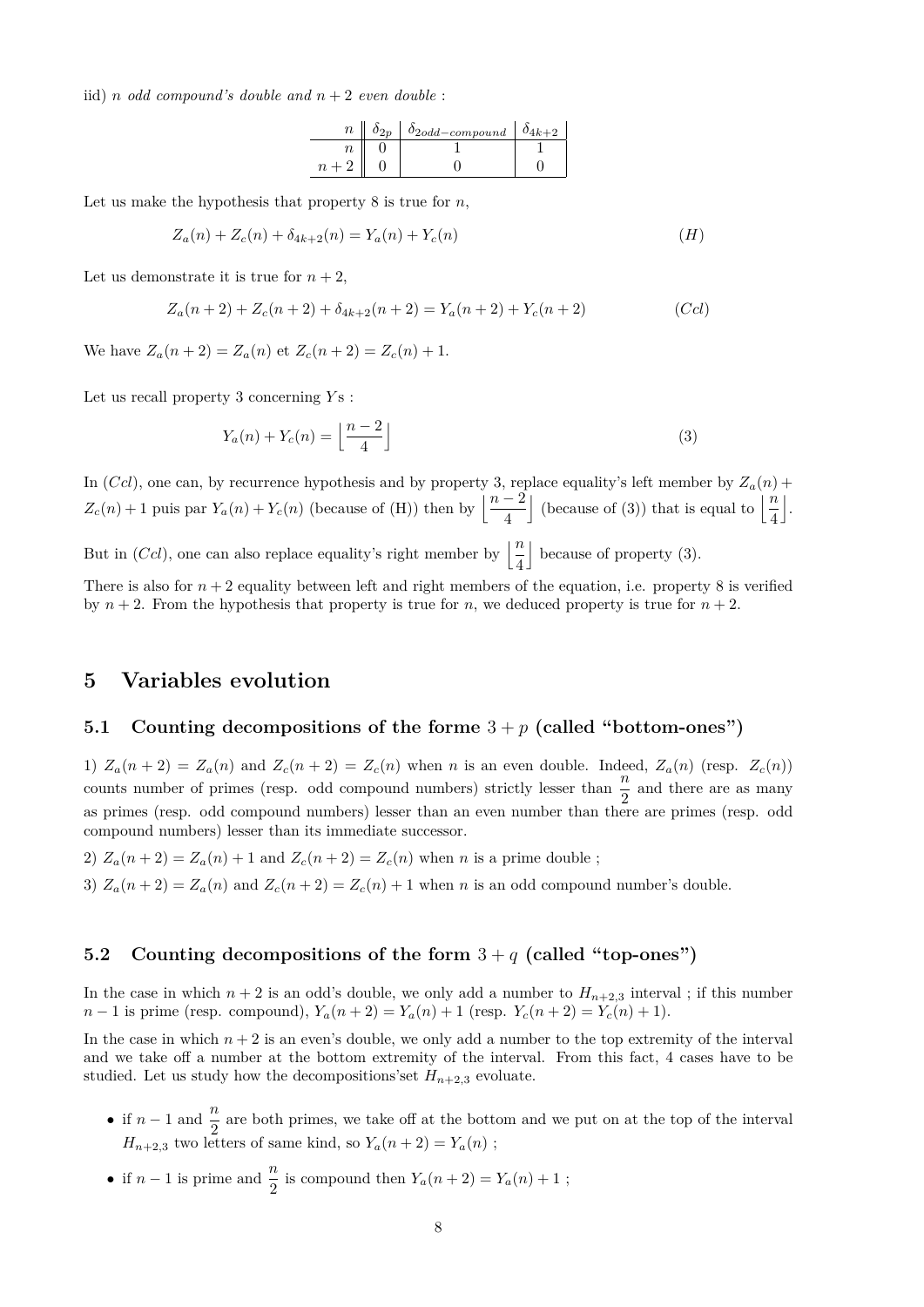- if  $n-1$  is compound and  $\frac{n}{2}$  is prime then  $Y_a(n+2) = Y_a(n) 1$ ;
- if  $n-1$  and  $\frac{n}{2}$  are both compound, we take off at the bottom and we put on at the top of the interval  $H_{n+2,3}$  two letters of same kind, then  $Y_a(n+2) = Y_a(n)$ .

# **6 Using variables'gaps**

We are going to show that  $X_a(n)$  can never be equal to 0 for  $n \geq C$ , i.e. that every even number  $n \geq C$ can be written as a sum of two primes, i.e. verifies binary Goldbach's conjecture.

Let us present in more details what variables  $Z_a(n)$ ,  $Z_c(n)$ ,  $Y_a(n)$  et  $Y_c(n)$  represent.

•  $Z_a(n)$  counts with a maximum error of 2 the number of prime numbers that are lesser than or equal  $\frac{u}{10}$   $\frac{n}{2}$  $\frac{\pi}{2}$ ;

$$
Z_a(n) = \pi \left(\frac{n}{2}\right) + \delta_{Z_a}(n) \tag{9}
$$

with  $\delta_{Z_a}(n)$  equal to  $-2$  if *n* is a prime's double and equal to  $-1$  otherwise ;

•  $Z_c(n)$  counts with a maximum error of 1 the number of odd compound numbers that are lesser than or equal to  $\frac{n}{2}$ ;

$$
Z_c(n) = \left\lfloor \frac{n}{4} \right\rfloor - \pi \left( \frac{n}{2} \right) + \delta_{Z_c}(n) \tag{10}
$$

with  $\delta_{Z_c}(n)$  equal to 1 if *n* is a prime's double and equal to 0 otherwise ;

•  $Y_a(n)$  count with a maximum error of 1 the number of prime numbers that are between  $\frac{n}{2}$  and *n*;

$$
Y_a(n) = \pi(n) - \pi\left(\frac{n}{2}\right) + \delta_{Y_a}(n) \tag{11}
$$

with  $\delta_{Y_a}(n)$  equal to  $-1,0$  or 1 ( $\delta_{Y_a}(n)$  is equal to 0 when  $n-1$  and  $n/2$  are both primes or both compound,  $\delta_{Y_a}(n)$  is equal to −1 when *n* − 1 is prime while *n/*2 is compound, and at last,  $\delta_{Y_a}(n)$  is equal to 1 when  $n-1$  is compound while  $n/2$  is prime);

•  $Y_c(n)$  counts with a maximum error of 1 the number of odd compound numbers that are between *n*  $\frac{\pi}{2}$  and *n*;

$$
Y_c(n) = \left\lfloor \frac{n}{4} \right\rfloor - \pi(n) + \pi\left(\frac{n}{2}\right) + \delta_{Y_c}(n) \tag{12}
$$

with  $\delta_{Y_c}(n)$  equal to  $-1, 0$  or 1.  $\delta_{Y_c}(n)$ 's values will be provided in a detailled way in section demonstrating property 12.

## **6.1 Demonstrations of properties 9, 10, 11 and 12**

#### **6.1.1** Property 9 : invariant relation concerning  $Z_a(n)$

i) Initialisation : (9) is true for  $n = 14, 16, 18$  and 20.

Indeed, we have :

| $\boldsymbol{n}$ | $Z_a(n)$ | $\pi$ | $\delta_{Z_a}(n)$ |
|------------------|----------|-------|-------------------|
| 14               |          |       |                   |
| 16               | 2        |       |                   |
| 18               | ર        |       |                   |
| 20               |          |       |                   |
| 22               |          |       |                   |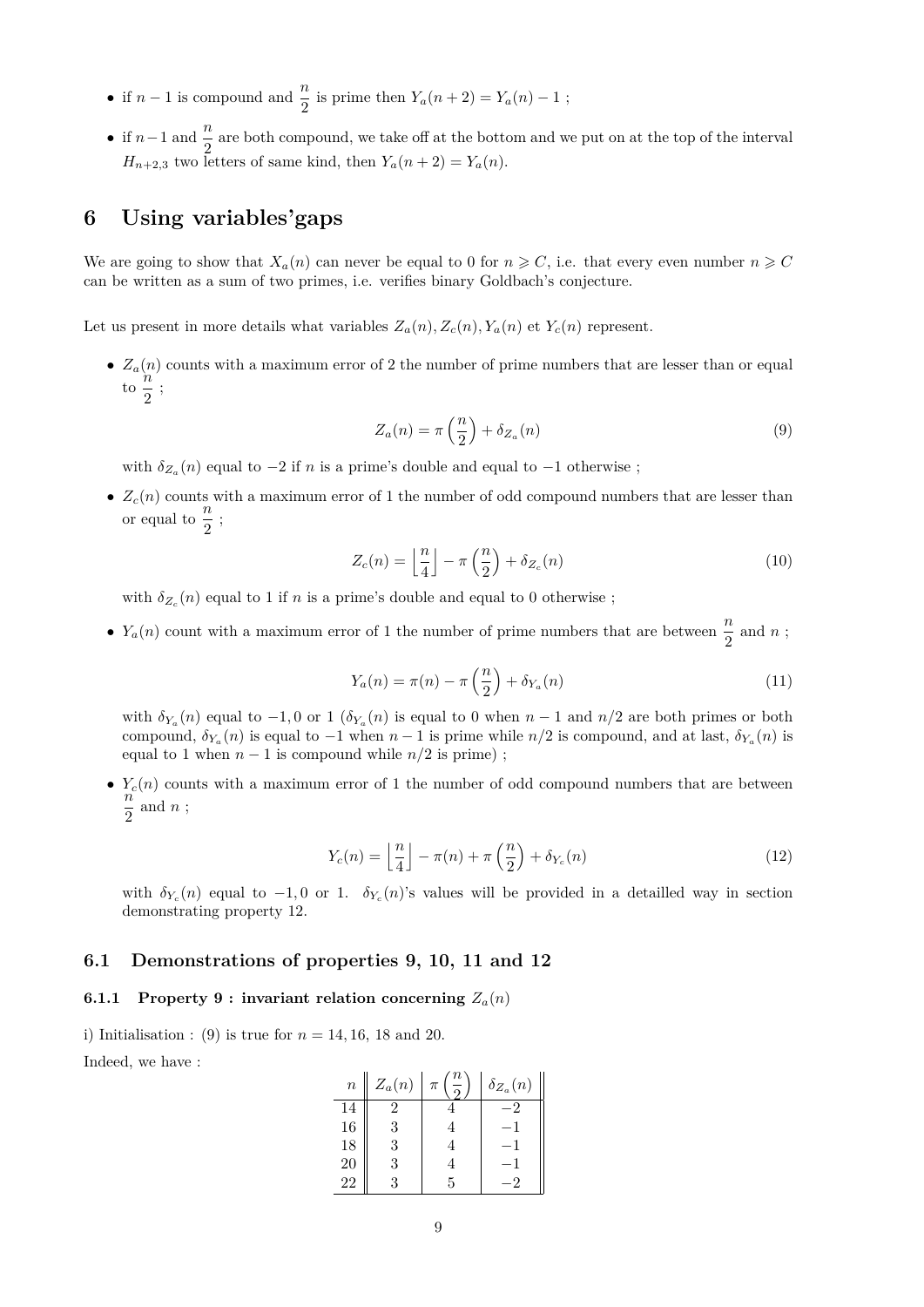ii) Let us demonstrate by recurrence that if (9) is true for *n*, it is also true for  $n + 2$ . Let us make the hypothesis that property 9 is true for *n*,

$$
Z_a(n) = \pi\left(\frac{n}{2}\right) + \delta_{Z_a}(n) \tag{H}
$$

Let us demonstrate it is true for  $n + 2$ ,

$$
Z_a(n+2) = \pi \left(\frac{n+2}{2}\right) + \delta_{Z_a}(n+2)
$$
 (Ccl)

Let us distinguish 4 cases, as in paragraph 4.2.2.

iia) *n* even's double,  $n + 2$  prime's double.

In that case, 
$$
Z_a(n+2) = Z_a(n)
$$
,  $\pi\left(\frac{n+2}{2}\right) = \pi\left(\frac{n}{2}\right) + 1$  and  $\delta_{Z_a}(n) = -1$ .

So we have,

$$
Z_a(n+2) = Z_a(n)
$$
  
=  $\pi \left(\frac{n}{2}\right) + \delta_{Z_a}(n)$   
=  $\pi \left(\frac{n+2}{2}\right) - 1 + \delta_{Z_a}(n)$   
=  $\pi \left(\frac{n+2}{2}\right) - 1 - 1$   
=  $\pi \left(\frac{n+2}{2}\right) + \delta_{Z_a}(n+2)$ 

with  $\delta_{Z_a}(n+2) = -2$  as expected since in that case,  $n+2$  is a prime's double. iib) *n* even's double,  $n + 2$  odd compound's double.

In that case,  $Z_a(n+2) = Z_a(n), \pi\left(\frac{n+2}{2}\right)$ 2  $= \pi \left(\frac{n}{2}\right)$ 2 ) and  $\delta_{Z_a}(n) = -1$ .

 $Z_a(n)$ 

So we have,

$$
(n+2) = Z_a(n)
$$
  
=  $\pi \left(\frac{n}{2}\right) + \delta_{Z_a}(n)$   
=  $\pi \left(\frac{n+2}{2}\right) - 1$   
=  $\pi \left(\frac{n+2}{2}\right) + \delta_{Z_a}(n+2)$ 

with  $\delta_{Z_a}(n+2) = -1$  as expected since in that case,  $n+2$  is an odd compound's double. iic) *n* prime's double,  $n + 2$  even's double.

In that case,  $Z_a(n+2) = Z_a(n) + 1, \pi \left( \frac{n+2}{2} \right)$ 2  $= \pi \left(\frac{n}{2}\right)$ 2 ) and  $\delta_{Z_a}(n) = -2$ .

So we have,

$$
Z_a(n+2) = Z_a(n) + 1
$$
  
=  $\pi \left(\frac{n}{2}\right) + \delta_{Z_a}(n) + 1$   
=  $\pi \left(\frac{n+2}{2}\right) - 2 + 1$   
=  $\pi \left(\frac{n+2}{2}\right) - 1$   
=  $\pi \left(\frac{n+2}{2}\right) + \delta_{Z_a}(n+2)$ 

with  $\delta_{Z_a}(n+2) = -1$  as expected since in that case,  $n+2$  is an even's double.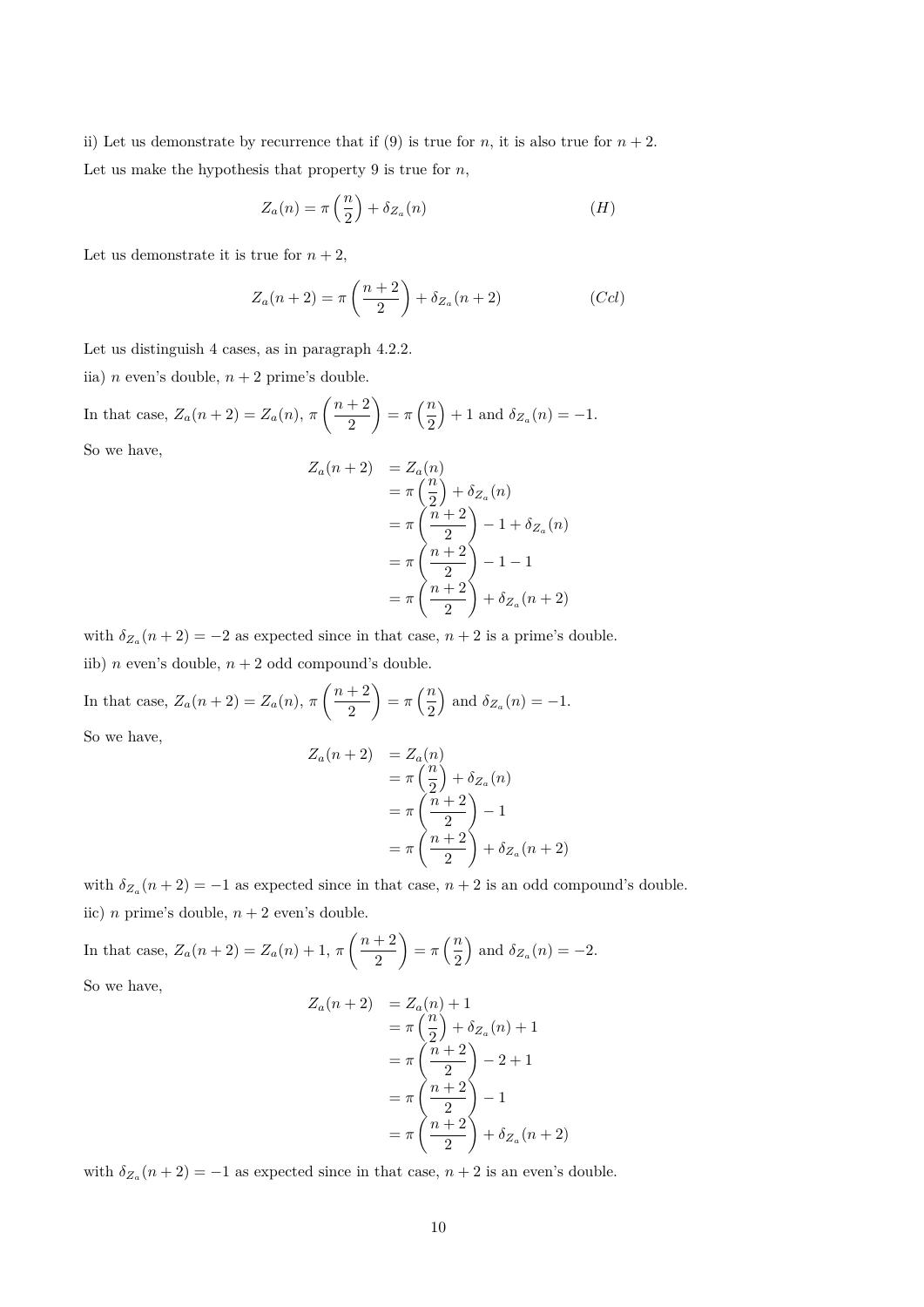iid) *n* odd compound's double,  $n + 2$  even's double.

In that case, 
$$
Z_a(n+2) = Z_a(n)
$$
,  $\pi\left(\frac{n+2}{2}\right) = \pi\left(\frac{n}{2}\right)$  and  $\delta_{Z_a}(n) = -1$ .

So we have,

$$
Z_a(n+2) = Z_a(n)
$$
  
=  $\pi \left(\frac{n}{2}\right) + \delta_{Z_a}(n)$   
=  $\pi \left(\frac{n+2}{2}\right) - 1$   
=  $\pi \left(\frac{n+2}{2}\right) + \delta_{Z_a}(n+2)$ 

with  $\delta_{Z_a}(n+2) = -1$  as expected since in that case,  $n+2$  is an even's double.

# **6.1.2** Property 10 : invariant relation concerning  $Z_c(n)$

i) Initialisation : (10) is true for  $n = 14, 16, 18$  and 20.

We have :

| $\, n$ | $Z_c(n)$ | Ίl | $\, n \,$<br>$\pi$ | $\delta_{Z_c}(n)$ |
|--------|----------|----|--------------------|-------------------|
| 14     |          |    |                    |                   |
| 16     |          |    |                    |                   |
| 18     |          |    |                    |                   |
| 20     |          | 5  |                    |                   |
| 22     |          | Б  | ь                  |                   |

and we verify that (10) is true for those 4 numbers.

ii) Let us demonstrate by recurrence that if (10) is true for *n*, it is also true for  $n + 2$ . Let us make the hypothesis that property 10 is true for *n*,

$$
Z_c(n) = \left\lfloor \frac{n}{4} \right\rfloor - \pi \left( \frac{n}{2} \right) + \delta_{Z_c}(n) \tag{H}
$$

Let us demonstrate it is also true for  $n + 2$ ,

$$
Z_c(n+2) = \left\lfloor \frac{n+2}{4} \right\rfloor - \pi \left( \frac{n+2}{2} \right) + \delta_{Z_c}(n+2)
$$
 (Ccl)

Let us study our 4 cases again.

iia) *n* even's double,  $n + 2$  prime's double.

$$
\text{Dans ce cas, } Z_c(n+2) = Z_c(n), \left\lfloor \frac{n+2}{4} \right\rfloor = \left\lfloor \frac{n}{4} \right\rfloor, \pi \left( \frac{n+2}{2} \right) = \pi \left( \frac{n}{2} \right) + 1 \text{ et } \delta_{Z_c}(n) = 0.
$$

In that case,

$$
Z_c(n+2) = Z_c(n)
$$
  
=  $\left\lfloor \frac{n}{4} \right\rfloor - \pi \left( \frac{n}{2} \right) + \delta_{Z_c}(n)$   
=  $\left\lfloor \frac{n+2}{4} \right\rfloor - \pi \left( \frac{n+2}{2} \right) + 1 + \delta_{Z_c}(n)$   
=  $\left\lfloor \frac{n+2}{4} \right\rfloor - \pi \left( \frac{n+2}{2} \right) + 1 + 0$   
=  $\left\lfloor \frac{n+2}{4} \right\rfloor - \pi \left( \frac{n+2}{2} \right) + \delta_{Z_c}(n+2)$ 

with  $\delta_{Z_c}(n+2) = 1$  as expected since in that case  $n+2$  is a prime's double. iib) *n* even's double,  $n + 2$  odd compound's double.

In that case, 
$$
Z_c(n+2) = Z_c(n)
$$
,  $\left\lfloor \frac{n+2}{4} \right\rfloor = \left\lfloor \frac{n}{4} \right\rfloor$ ,  $\pi \left( \frac{n+2}{2} \right) = \pi \left( \frac{n}{2} \right)$  et  $\delta_{Z_c}(n) = 0$ .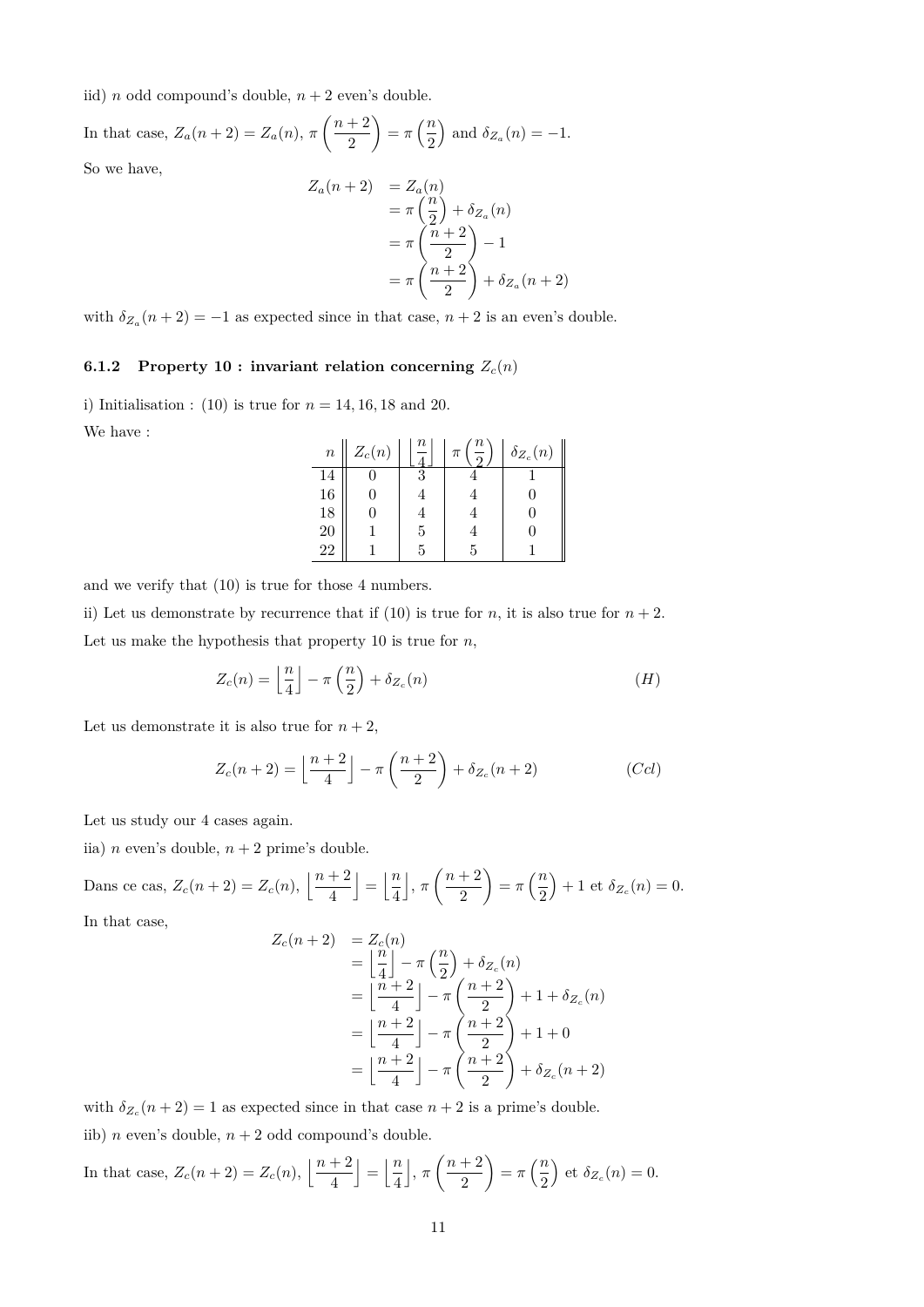$$
Z_c(n+2) = Z_c(n)
$$
  
=  $\left\lfloor \frac{n}{4} \right\rfloor - \pi \left( \frac{n}{2} \right) + \delta_{Z_c}(n)$   
=  $\left\lfloor \frac{n+2}{4} \right\rfloor - \pi \left( \frac{n+2}{2} \right) + \delta_{Z_c}(n)$   
=  $\left\lfloor \frac{n+2}{4} \right\rfloor - \pi \left( \frac{n+2}{2} \right) + 0$   
=  $\left\lfloor \frac{n+2}{4} \right\rfloor - \pi \left( \frac{n+2}{2} \right) + \delta_{Z_c}(n+2)$ 

with  $\delta_{Z_c}(n+2) = 0$  as expected in that case since  $n+2$  is an odd compound's double. iic) *n* prime's double,  $n + 2$  even's double.

In that case,  $Z_c(n+2) = Z_c(n), \left| \frac{n+2}{4} \right|$ 4  $\vert = \vert \frac{n}{4} \vert$ 4  $\left| +1, \pi \left( \frac{n+2}{4} \right) \right|$ 4  $= \pi \left(\frac{n}{2}\right)$ 2 ) et  $\delta_{Z_c}(n) = 1$ .

So we have,

$$
Z_c(n+2) = Z_c(n)
$$
  
=  $\left\lfloor \frac{n}{4} \right\rfloor - \pi \left( \frac{n}{2} \right) + \delta_{Z_c}(n)$   
=  $\left\lfloor \frac{n+2}{4} \right\rfloor - \pi \left( \frac{n+2}{4} \right) - 1 + \delta_{Z_c}(n)$   
=  $\left\lfloor \frac{n+2}{4} \right\rfloor - \pi \left( \frac{n+2}{2} \right) - 1 + 1$   
=  $\left\lfloor \frac{n+2}{4} \right\rfloor - \pi \left( \frac{n+2}{2} \right) + \delta_{Z_c}(n+2)$ 

with  $\delta_{Z_c}(n+2) = 0$  as expected since in that case  $n+2$  is an even's double.

iid) *n* odd compound's double,  $n + 2$  even's double.

In that case, 
$$
Z_c(n+2) = Z_c(n) + 1
$$
,  $\left\lfloor \frac{n+2}{4} \right\rfloor = \left\lfloor \frac{n}{4} \right\rfloor + 1$ ,  $\pi\left(\frac{n+2}{2}\right) = \pi\left(\frac{n}{2}\right)$  and  $\delta_{Z_c}(n) = 0$ .

So we have,

$$
Z_c(n+2) = Z_c(n)
$$
  
=  $\left\lfloor \frac{n}{4} \right\rfloor - \pi \left( \frac{n}{2} \right) + \delta_{Z_c}(n)$   
=  $\left\lfloor \frac{n+2}{4} \right\rfloor - 1 - \pi \left( \frac{n+2}{2} \right) + 1 + \delta_{Z_c}(n)$   
=  $\left\lfloor \frac{n+2}{4} \right\rfloor - \pi \left( \frac{n+2}{2} \right) - 1 + 1$   
=  $\left\lfloor \frac{n+2}{4} \right\rfloor - \pi \left( \frac{n+2}{2} \right) + \delta_{Z_c}(n+2)$ 

with  $\delta_{Z_c}(n+2) = 0$  as expected since in that case  $n+2$  is an even's double.

#### **6.1.3** Property 11 : invariant relation concerning  $Y_a(n)$

The objective is to demonstrate why the invariant relation concerning  $Y_a(n)$  and that is :

$$
Y_a(n) = \pi(n) - \pi\left(\frac{n}{2}\right) + \delta_{Y_a}(n)
$$

is always verified. In this aim, 16 cases are to be distinguished, according to primality characters of 4 numbers :  $\frac{n}{2}$ ,  $\frac{n+2}{2}$  $\frac{1}{2}$ , *n* − 1 and *n* + 1, those primality characters having an influence on *Y<sub>a</sub>*(*n*),  $\pi$ (*n*),  $\pi\left(\frac{n}{2}\right)$ 2 ) and  $\delta_{Y_a}(n)$  evolutions.

i) recurrences initialisations : for 5 cases among the 16 to be envisagd, there is a contradiction (we called them *C*1 to *C*5 in bottom of the array below, contradiction coming for cases *C*1 to *C*4 from the fact that one can't have simmultaneously  $n/2$  and  $(n+2)/2$  that are both prime since they are consecutive integers) ; *C*5 is a contradiction because if *n*−1 and *n*+ 1 ar twin primes, their "father" (the even number between them) can be divided by 3 and so the half of this father, that is *n/*2, can't be a prime number too ; this is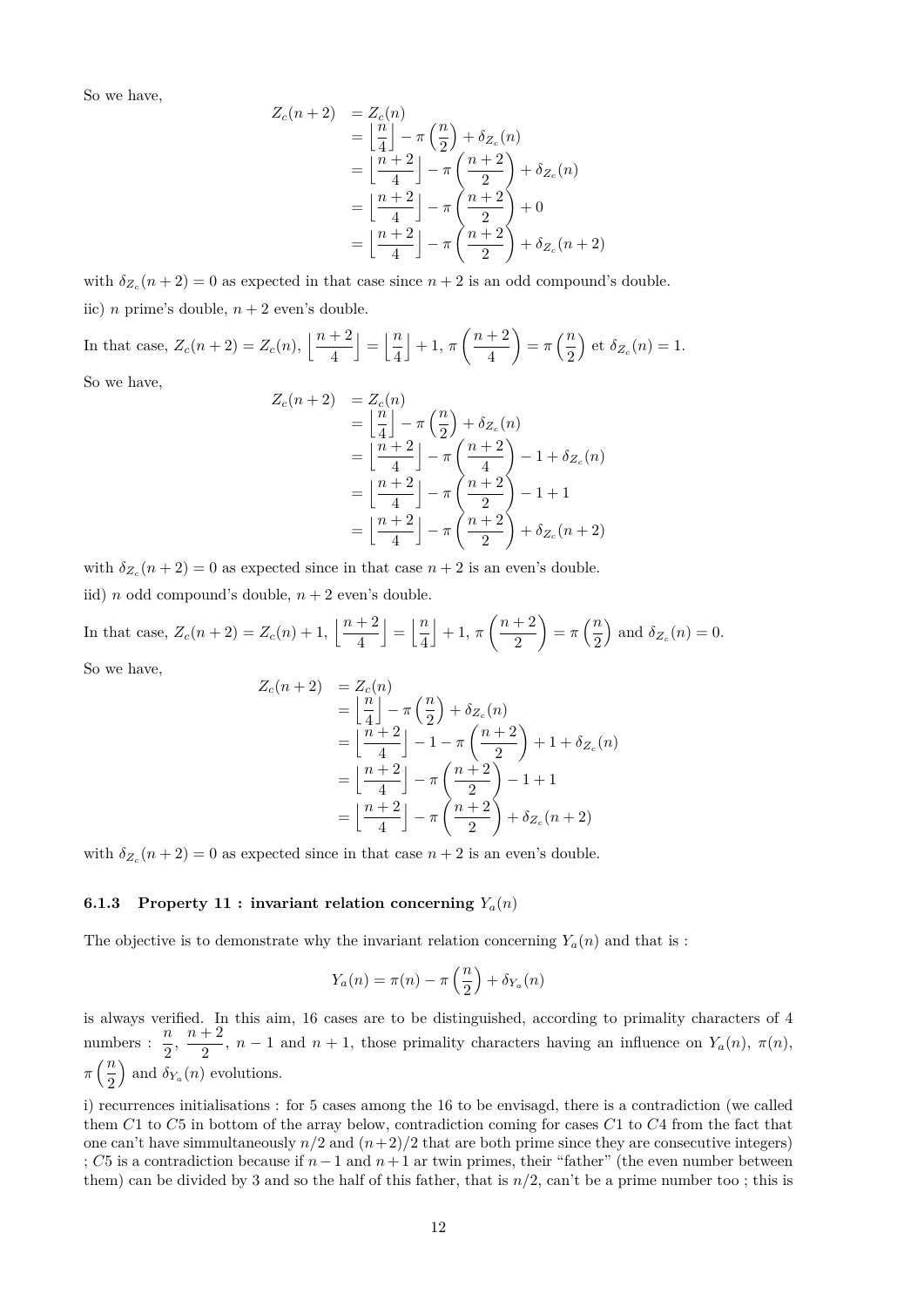represented by crosses in first, third and fourth columns). For the remaining 11 cases, we must initialize recurrences. In the array below, we provide values that permit easily to verify that for small integers, property 11 is systematically verified.

| $\, n$      | n/2      | $(n+2)/2$ | $n-1$         | $\sqrt{n}+1$   | $Y_a(n)$       | $\pi(n)$ | $\pi(n/2)$     | $\delta_{Y_a}(n)$ |
|-------------|----------|-----------|---------------|----------------|----------------|----------|----------------|-------------------|
|             | is prime | is prime  | $\ is\ prime$ | $\ is \ prime$ |                |          |                |                   |
| 14          | X        |           | X             |                | $\overline{2}$ | $\,6$    | $\overline{4}$ | $\theta$          |
| $16\,$      |          |           |               | X              | $\overline{2}$ | 6        | 4              | $\theta$          |
| 18          |          |           | X             | X              | $\overline{2}$ | 7        | 4              | $^{\rm -1}$       |
| $20\,$      |          | X         | X             |                | 3              | 8        | 4              | $^{-1}$           |
| $22\,$      | X        |           |               | X              | 4              | 8        | 5              | 1                 |
| $26\,$      | X        |           |               |                | 4              | 9        | 6              |                   |
| $36\,$      |          | X         |               | X              | 4              | 11       | 7              | 0                 |
| $48\,$      |          |           | X             |                | 5              | $15\,$   | 9              | $^{-1}$           |
| $50\,$      |          |           |               |                | 6              | $15\,$   | 9              | $\theta$          |
| $56\,$      |          | X         |               |                | 7              | 16       | 9              | $\theta$          |
| $60\,$      |          | $\times$  | X             | $\times$       | 6              | 17       | 10             | $-1$              |
| C1          | X        | X         | X             | X              |                |          |                |                   |
| ${\cal C}2$ | X        | X         | X             |                |                |          |                |                   |
| ${\cal C}3$ | X        | $\times$  |               | X              |                |          |                |                   |
| ${\cal C}4$ | X        | X         |               |                |                |          |                |                   |
| ${\cal C}5$ | X        |           | X             | X              |                |          |                |                   |

ii) Let us demonstrate by recurrence that if (11) is true for *n*, it is true for  $n + 2$  too. Let us make the hypothesis that property 11 is true for *n*,

$$
Y_a(n) = \pi(n) - \pi\left(\frac{n}{2}\right) + \delta_{Y_a}(n) \tag{H}
$$

Let us demonstrate it is true for  $n + 2$ ,

$$
Y_a(n+2) = \pi(n+2) - \pi\left(\frac{n+2}{2}\right) + \delta_{Y_a}(n+2)
$$
 (Ccl)

Let us study the 11 cases listed in last section.

iia)  $n + 1$  compound,  $(n + 2)/2$  compound,  $n/2$  prime,  $n - 1$  prime

In that case, 
$$
\pi(n+2) = \pi(n)
$$
,  $\pi\left(\frac{n+2}{2}\right) = \pi\left(\frac{n}{2}\right)$ ,  $\delta_{Y_a}(n) = 0$  and  $Y_a(n+2) = Y_a(n)$ .  
So we have

So we have,

$$
Y_a(n+2) = Y_a(n)
$$
  
=  $\pi(n) - \pi\left(\frac{n}{2}\right) + \delta_{Y_a}(n)$   
=  $\pi(n+2) - \pi\left(\frac{n+2}{2}\right) + \delta_{Y_a}(n+2)$ 

since  $\delta_{Y_a}(n+2) = 0$  in that case. It implies that (Ccl) is verified.

iib)  $n + 1$  prime,  $(n + 2)/2$  compound,  $n/2$  compound,  $n - 1$  compound

In that case, 
$$
\pi(n+2) = \pi(n) + 1
$$
,  $\pi\left(\frac{n+2}{2}\right) = \pi\left(\frac{n}{2}\right)$ ,  $\delta_{Y_a}(n) = 0$  and  $Y_a(n+2) = Y_a(n)$ .

So we have,

$$
Y_a(n+2) = Y_a(n)
$$
  
=  $\pi(n) - \pi\left(\frac{n}{2}\right) + \delta_{Y_a}(n)$   
=  $\pi(n+2) - 1 - \pi\left(\frac{n+2}{2}\right) + \delta_{Y_a}(n+2)$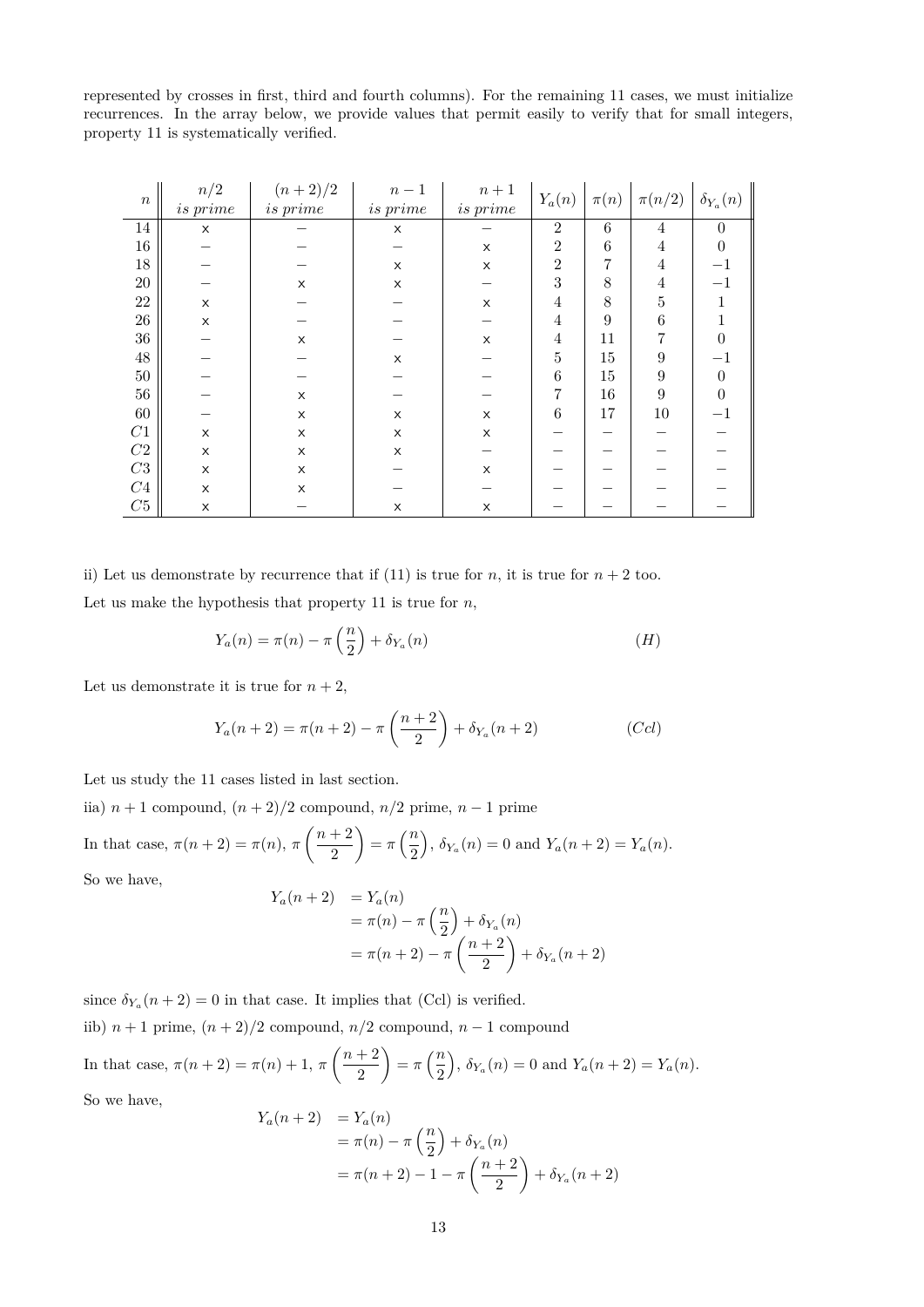since  $\delta_{Y_a}(n+2) = -1$  in that case. This implies that (Ccl) is verified.

iic)  $n+1$  compound,  $(n+2)/2$  compound,  $n/2$  prime,  $n-1$  compound

In that case, 
$$
\pi(n+2) = \pi(n)
$$
,  $\pi\left(\frac{n+2}{2}\right) = \pi\left(\frac{n}{2}\right)$ ,  $\delta_{Y_a}(n) = 1$  and  $Y_a(n+2) = Y_a(n) - 1$ .  
So we have

So we have,

$$
Y_a(n+2) = Y_a(n) - 1
$$
  
=  $\pi(n) - \pi\left(\frac{n}{2}\right) + \delta_{Y_a}(n) - 1$   
=  $\pi(n+2) - \pi\left(\frac{n+2}{2}\right) + 1 - 1$   
=  $\pi(n+2) - \pi\left(\frac{n+2}{2}\right) + \delta_{Y_a}(n+2)$ 

since  $\delta_{Y_a}(n+2) = 0$  in that case. This implies that (Ccl) is verified.

iid) *n* + 1 prime, (*n* + 2)*/*2 prime, *n/*2 compound, *n* − 1 prime

In that case,  $π(n+2) = π(n) + 1, π\left(\frac{n+2}{2}\right)$ 2  $= \pi \left(\frac{n}{2}\right)$ 2  $+ 1, \, \delta_{Y_a}(n) = -1 \text{ and } Y_a(n+2) = Y_a(n) + 1.$ 

So we have,

$$
Y_a(n+2) = Y_a(n) + 1
$$
  
=  $\pi(n) - \pi\left(\frac{n}{2}\right) + \delta_{Y_a}(n) + 1$   
=  $\pi(n+2) - 1 - \pi\left(\frac{n+2}{2}\right) + 1 - 1 + 1$   
=  $\pi(n+2) - \pi\left(\frac{n+2}{2}\right) + \delta_{Y_a}(n+2)$ 

since  $\delta_{Y_a}(n+2) = 0$  in that case. This implies that (Ccl) is verified. iie)  $n + 1$  compound,  $(n + 2)/2$  prime,  $n/2$  compound,  $n - 1$  prime

In that case,  $\pi(n+2) = \pi(n), \pi\left(\frac{n+2}{2}\right)$ 2  $= \pi \left(\frac{n}{2}\right)$ 2  $+ 1, \, \delta_{Y_a}(n) = -1 \text{ and } Y_a(n+2) = Y_a(n) + 1.$ 

So we have,

$$
Y_a(n+2) = Y_a(n) + 1
$$
  
=  $\pi(n) - \pi\left(\frac{n}{2}\right) + \delta_{Y_a}(n) + 1$   
=  $\pi(n+2) - \pi\left(\frac{n+2}{2}\right) + 1 - 1 + 1$   
=  $\pi(n+2) - \pi\left(\frac{n+2}{2}\right) + \delta_{Y_a}(n+2)$ 

since  $\delta_{Y_a}(n+2) = 1$  in that case. This implies that (Ccl) is verified.

iif)  $n + 1$  prime,  $(n + 2)/2$  prime,  $n/2$  compound,  $n - 1$  compound

In that case,  $\pi(n+2) = \pi(n) + 1, \pi\left(\frac{n+2}{2}\right)$ 2  $= \pi \left(\frac{n}{2}\right)$ 2  $+ 1, \, \delta_{Y_a}(n) = 0$  and  $Y_a(n+2) = Y_a(n)$ .

So we have,

$$
Y_a(n+2) = Y_a(n)
$$
  
=  $\pi(n) - \pi\left(\frac{n}{2}\right) + \delta_{Y_a}(n)$   
=  $\pi(n+2) - 1 - \pi\left(\frac{n+2}{2}\right) + 1$   
=  $\pi(n+2) - \pi\left(\frac{n+2}{2}\right) + \delta_{Y_a}(n+2)$ 

since  $\delta_{Y_a}(n+2) = 0$  in that case. This implies that (Ccl) is verified. iig)  $n + 1$  compound,  $(n + 2)/2$  prime,  $n/2$  compound,  $n - 1$  compound In that case,  $\pi(n+2) = \pi(n), \pi\left(\frac{n+2}{2}\right)$ 2  $= \pi \left(\frac{n}{2}\right)$ 2  $+ 1, \, \delta_{Y_a}(n) = 0$  and  $Y_a(n+2) = Y_a(n)$ .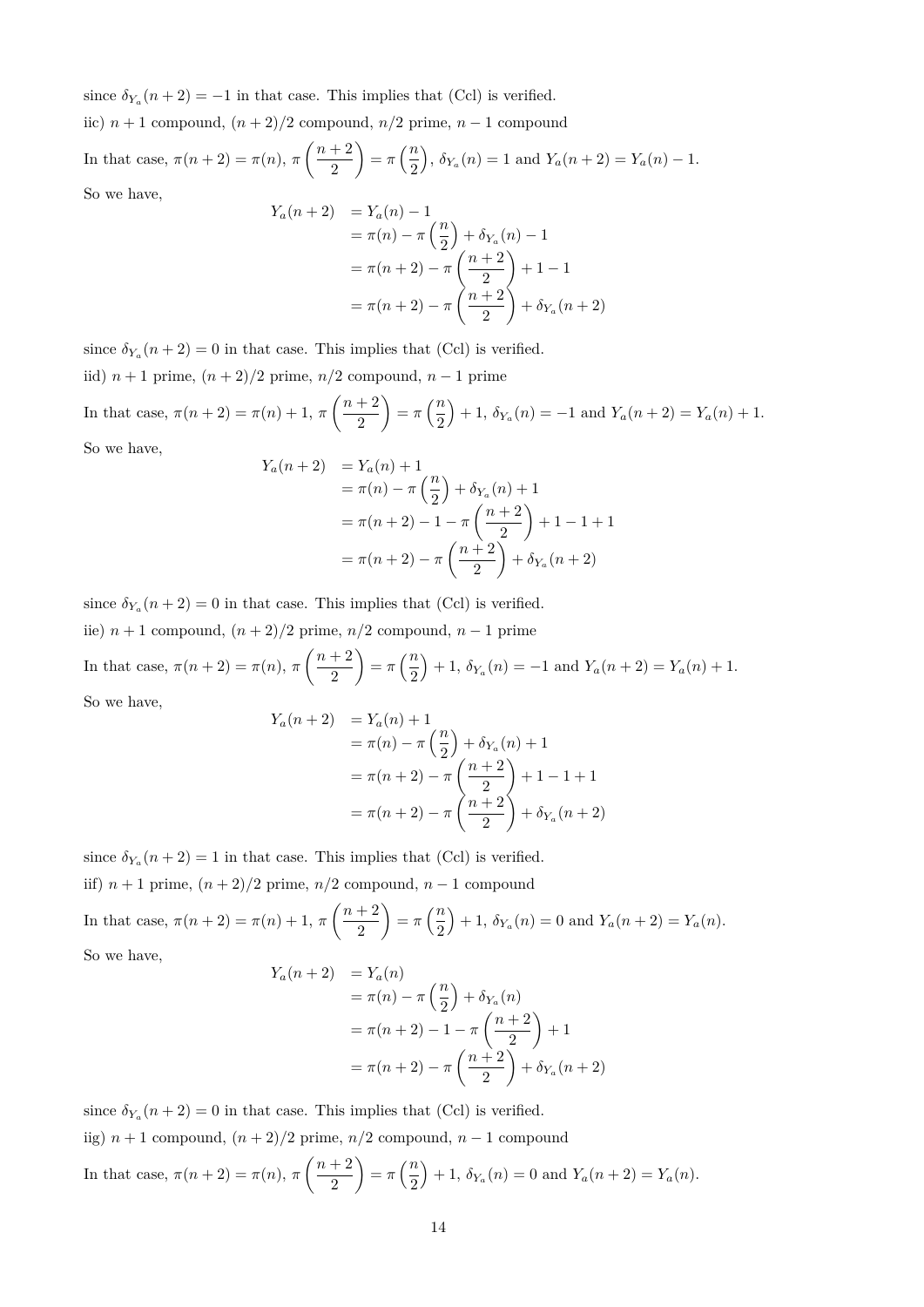$$
Y_a(n+2) = Y_a(n)
$$
  
=  $\pi(n) - \pi \left(\frac{n}{2}\right) + \delta_{Y_a}(n)$   
=  $\pi(n+2) - \pi \left(\frac{n+2}{2}\right) + 1 + 0$   
=  $\pi(n+2) - \pi \left(\frac{n+2}{2}\right) + \delta_{Y_a}(n+2)$ 

since  $\delta_{Y_a}(n+2) = 1$  in that case. This implies that (Ccl) is verified. iih)  $n + 1$  prime,  $(n + 2)/2$  compound,  $n/2$  compound,  $n - 1$  prime

In that case,  $\pi(n+2) = \pi(n) + 1, \pi\left(\frac{n+2}{2}\right)$ 2  $= \pi \left(\frac{n}{2}\right)$ 2  $\int$ ,  $\delta_{Y_a}(n) = -1$  and  $Y_a(n+2) = Y_a(n) + 1$ . So we have,

$$
Y_a(n+2) = Y_a(n) + 1
$$
  
=  $\pi(n) - \pi\left(\frac{n}{2}\right) + \delta_{Y_a}(n) + 1$   
=  $\pi(n+2) - 1 - \pi\left(\frac{n+2}{2}\right) - 1 + 1$   
=  $\pi(n+2) - \pi\left(\frac{n+2}{2}\right) + \delta_{Y_a}(n+2)$ 

since  $\delta_{Y_a}(n+2) = -1$  in that case. This implies that (Ccl) is verified. iii)  $n + 1$  compound,  $(n + 2)/2$  compound,  $n/2$  compound,  $n - 1$  prime

In that case, 
$$
\pi(n+2) = \pi(n)
$$
,  $\pi\left(\frac{n+2}{2}\right) = \pi\left(\frac{n}{2}\right)$ ,  $\delta_{Y_a}(n) = -1$  and  $Y_a(n+2) = Y_a(n) + 1$ .  
So we have,

$$
Y_a(n+2) = Y_a(n) + 1
$$
  
=  $\pi(n) - \pi\left(\frac{n}{2}\right) + \delta_{Y_a}(n) + 1$   
=  $\pi(n+2) - \pi\left(\frac{n+2}{2}\right) - 1 + 1$   
=  $\pi(n+2) - \pi\left(\frac{n+2}{2}\right) + \delta_{Y_a}(n+2)$ 

since  $\delta_{Y_a}(n+2) = 0$  in that case. It implies that (Ccl) is verified. iij)  $n + 1$  prime,  $(n + 2)/2$  compound,  $n/2$  prime,  $n - 1$  compound In that case,  $π(n+2) = π(n) + 1, π\left(\frac{n+2}{2}\right)$ 2  $=\pi\left(\frac{n}{2}\right)$ 2  $\int$ ,  $\delta_{Y_a}(n) = 1$  and  $Y_a(n+2) = Y_a(n) - 1$ .

So we have,

$$
Y_a(n+2) = Y_a(n) - 1
$$
  
=  $\pi(n) - \pi\left(\frac{n}{2}\right) + \delta_{Y_a}(n) - 1$   
=  $\pi(n+2) - 1 - \pi\left(\frac{n+2}{2}\right) + 1 - 1$   
=  $\pi(n+2) - \pi\left(\frac{n+2}{2}\right) + \delta_{Y_a}(n+2)$ 

since  $\delta_{Y_a}(n+2) = -1$  in that case. This implies that (Ccl) is verified. iik)  $n + 1$  compound,  $(n + 2)/2$  compound,  $n/2$  compound,  $n - 1$  compound In that case,  $\pi(n+2) = \pi(n), \pi\left(\frac{n+2}{2}\right)$ 2  $= \pi \left(\frac{n}{2}\right)$ 2  $\bigg), \delta_{Y_a}(n) = 0 \text{ and } Y_a(n+2) = Y_a(n).$ So we have,  $Y_a(n+2) = Y_a(n)$ 

$$
h+2) = Y_a(n)
$$
  
=  $\pi(n) - \pi\left(\frac{n}{2}\right) + \delta_{Y_a}(n)$   
=  $\pi(n+2) - \pi\left(\frac{n+2}{2}\right) + \delta_{Y_a}(n+2)$ 

since  $\delta_{Y_a}(n+2) = 0$  in that case. This implies that (Ccl) is verified.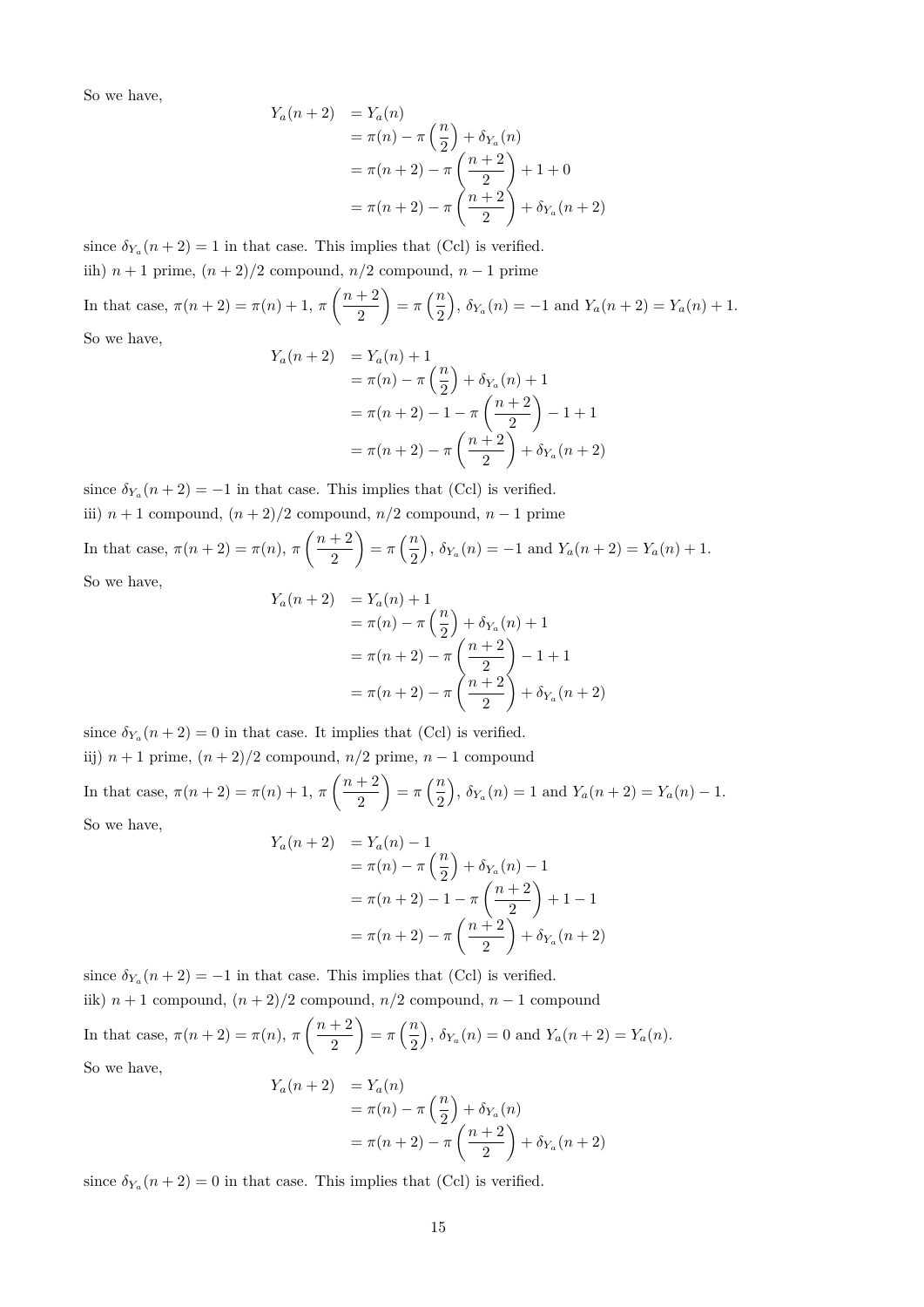#### **6.1.4** Property 12 : invariant relation concerning  $Y_c(n)$

The objective is to demonstrate why the invariant relation concerning  $Y_c(n)$  and that is :

$$
Y_c(n) = \left\lfloor \frac{n}{4} \right\rfloor - \pi(n) + \pi\left(\frac{n}{2}\right) + \delta_{Y_c}(n)
$$

is always verified.

i) recurrences'initializations :

| $\boldsymbol{n}$ | n/2<br><i>is prime</i> | $(n+2)/2$<br><i>is</i> prime | $n-1$<br>is prime | $n+1$<br>is prime | $Y_c(n)$ | $\,n$<br>$\lfloor \overline{4} \rfloor$ | $\pi(n)$ | $\pi(n/2)$ | $\delta_{Y_c}(n)$ |
|------------------|------------------------|------------------------------|-------------------|-------------------|----------|-----------------------------------------|----------|------------|-------------------|
| 14               | X                      |                              | X                 |                   |          | 3                                       | 6        | 4          | $\theta$          |
| 16               |                        |                              |                   | X                 |          | 4                                       | 6        | 4          |                   |
| 18               |                        |                              | X                 | X                 | 2        | 4                                       | 7        | 4          |                   |
| 20               |                        | X                            | X                 |                   |          | 5                                       | 8        |            |                   |
| 22               | X                      |                              |                   | X                 |          | 5                                       | 8        | 5          |                   |
| 26               | X                      |                              |                   |                   | 2        | 6                                       | 9        | 6          |                   |
| 36               |                        | X                            |                   | X                 | 4        | 9                                       | 11       |            |                   |
| 48               |                        |                              | X                 |                   | 6        | 12                                      | 15       | 9          |                   |
| 50               |                        |                              |                   |                   | 6        | 12                                      | 15       | 9          |                   |
| $56\,$           |                        | X                            |                   |                   | 6        | 14                                      | 16       | 9          |                   |
| 60               |                        | X                            | X                 | X                 | 8        | 15                                      | 17       | 10         |                   |

It is easy to verify that for small integers, property 12 is well systematically verified.

ii) Let us demonstrate by recurrence that if  $(12)$  is true for *n*, it is true for  $n + 2$ .

Let us make the hypothesis that property 12 is true for *n*,

$$
Y_c(n) = \left\lfloor \frac{n}{4} \right\rfloor - \pi(n) + \pi\left(\frac{n}{2}\right) + \delta_{Y_c}(n) \tag{H}
$$

Let us demonstrate it is true for  $n + 2$ ,

$$
Y_c(n+2) = \left\lfloor \frac{n+2}{4} \right\rfloor - \pi(n+2) + \pi \left( \frac{n+2}{2} \right) + \delta_{Y_c}(n+2)
$$
 (Ccl)

We find here another time the 11 cases identified for demonstrating property 11 ; sometimes, there are two subcases, when *n/*2 is compound, according to the fact that *n* is an even's double in which case  $\lfloor n+2\rfloor$ 4  $\vert = \vert \frac{n}{4} \vert$ 4 or that *n* is an odd's double  $\left\lfloor \frac{n+2}{4} \right\rfloor$  $\vert = \vert \frac{n}{4} \vert$ 4  $+1.$ 

In the array below are provided  $\delta_{Y_c}(n)$ 's values according to the booleans that must be considered (in first column, we indicate a number of line  $l_i$  that will be useful in the following ; an example of a small integer is provided in penultimate column, to fix ideas ; the letter corresponding to the recurrence type intervening (cf after the array) is provided in last column :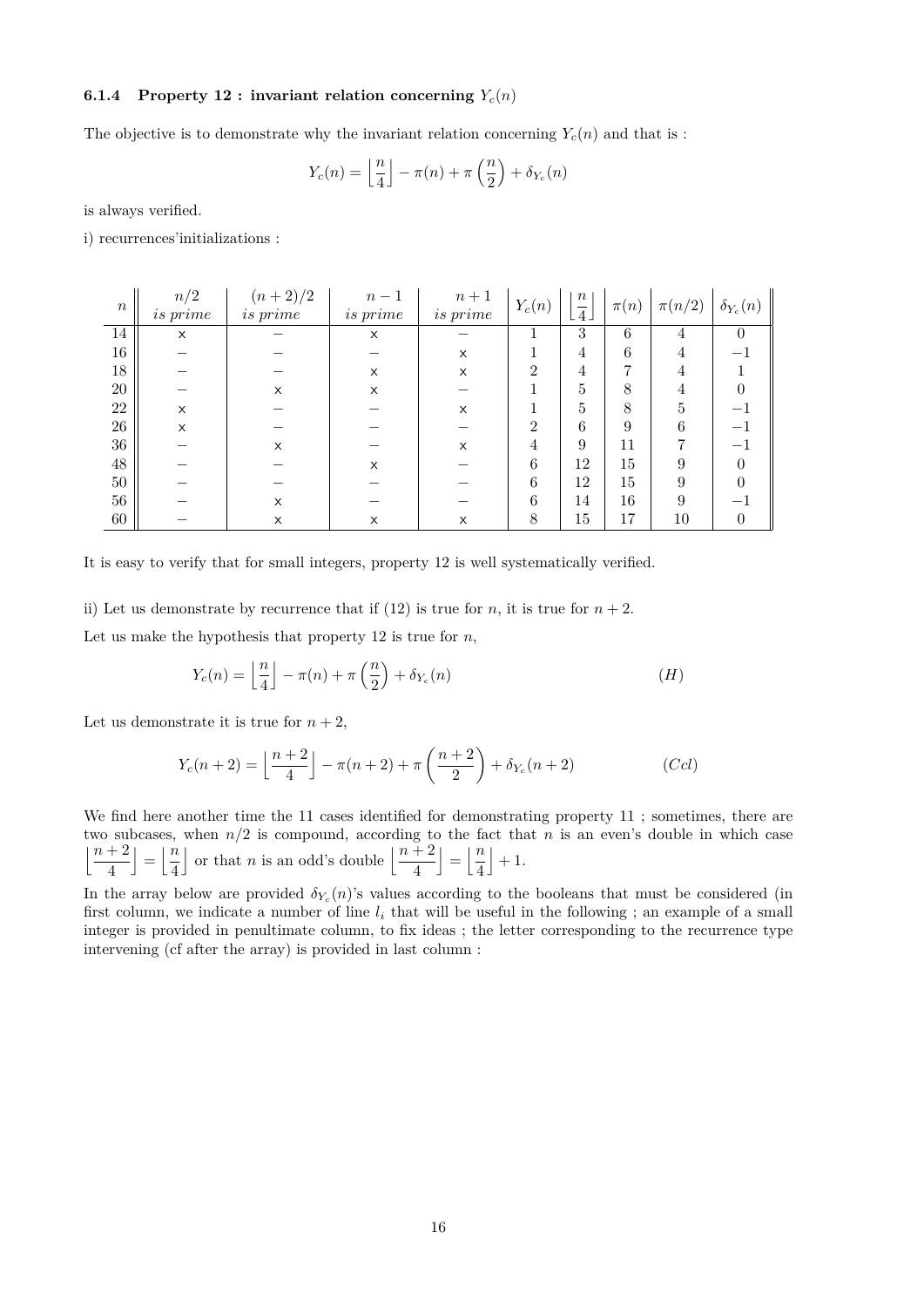|                  | $n-1$    | $n+1$           | n/2             | $(n+2)/2$ | $\delta_{4k+2}(n)$ | $\delta_{Y_c}(n)$ | ex     | case             |
|------------------|----------|-----------------|-----------------|-----------|--------------------|-------------------|--------|------------------|
|                  | is prime | <i>is</i> prime | <i>is</i> prime | is prime  |                    |                   |        |                  |
| $l_1$            | X        |                 | X               |           | X                  | $\theta$          | 14     | $\boldsymbol{a}$ |
| $\overline{l_2}$ | X        |                 |                 | X         |                    | $\theta$          | $20\,$ | $\epsilon$       |
| $l_3$            | X        |                 |                 |           | X                  | $\theta$          | 54     | i                |
| $\mathfrak{l}_4$ | X        |                 |                 |           |                    | 1                 | 48     | $\imath$         |
| $l_{\rm 5}$      |          | X               | $\times$        |           | $\times$           | $-1$              | 22     | $\boldsymbol{b}$ |
| $l_6$            |          | X               |                 | X         |                    | $-1$              | 36     |                  |
| $l_7$            |          | X               |                 |           | X                  | $\theta$          | 66     | j                |
| $l_8$            |          | X               |                 |           |                    | $-1$              | 16     | $\jmath$         |
| $l_9$            |          |                 | X               |           | X                  | $-1$              | 26     | $\boldsymbol{c}$ |
| $l_{10}$         |          |                 |                 | X         |                    | $-1$              | 56     | $\mathfrak{g}$   |
| $l_{11}$         |          |                 |                 |           | X                  | $\Omega$          | 50     | $\boldsymbol{k}$ |
| $l_{12}$         |          |                 |                 |           |                    | $-1$              | 64     | $\boldsymbol{k}$ |
| $l_{13}$         | X        | X               |                 | X         |                    | $\theta$          | 60     | $\boldsymbol{d}$ |
| $l_{14}$         | X        | X               |                 |           | X                  | 1                 | 18     | $\boldsymbol{h}$ |
| $l_{15}$         | X        | X               |                 |           |                    | $\theta$          | 108    | $\boldsymbol{h}$ |

iia)  $n + 1$  compound,  $(n + 2)/2$  compound,  $n/2$  prime,  $n - 1$  prime

In that case, 
$$
\pi(n+2) = \pi(n)
$$
,  $\pi\left(\frac{n+2}{2}\right) = \pi\left(\frac{n}{2}\right)$ ,  $\delta_{Y_c}(n) = 0$  and  $Y_c(n+2) = Y_c(n)$ .

So we have,

$$
Y_c(n+2) = Y_c(n)
$$
  
=  $\left\lfloor \frac{n}{4} \right\rfloor - \pi(n) + \pi \left( \frac{n}{2} \right) + \delta_{Y_c}(n)$   
=  $\left\lfloor \frac{n+2}{4} \right\rfloor - 1 - \pi(n+2) + \pi \left( \frac{n+2}{2} \right) + 0$   
=  $\left\lfloor \frac{n+2}{4} \right\rfloor - \pi(n+2) + \pi \left( \frac{n+2}{2} \right) + \delta_{Y_c}(n+2)$ 

since  $\delta_{Y_c}(n+2) = -1$  in that case  $(n+2$  corresponds than to one of the cases of lines  $l_6, l_8, l_{10}$  or  $l_{12}$ because *n* being an odd's double,  $n + 2$  can't be one). This implies that (Ccl) is verified.

iib)  $n + 1$  prime,  $(n + 2)/2$  compound,  $n/2$  prime,  $n - 1$  compound

In that case, 
$$
\pi(n+2) = \pi(n) + 1
$$
,  $\pi\left(\frac{n+2}{2}\right) = \pi\left(\frac{n}{2}\right)$ ,  $\delta_{Y_c}(n) = -1$  and  $Y_c(n+2) = Y_c(n) + 1$ .

So we have,

$$
Y_c(n+2) = Y_c(n) + 1
$$
  
=  $\left\lfloor \frac{n}{4} \right\rfloor - \pi(n) + \pi\left(\frac{n}{2}\right) + \delta_{Y_c}(n) + 1$   
=  $\left\lfloor \frac{n+2}{4} \right\rfloor - 1 - \pi(n+2) + 1 + \pi\left(\frac{n+2}{2}\right) - 1 + 1$   
=  $\left\lfloor \frac{n+2}{4} \right\rfloor - \pi(n+2) + \pi\left(\frac{n+2}{2}\right) + \delta_{Y_c}(n+2)$ 

since  $\delta_{Y_c}(n+2) = 0$  in that case  $(n+2$  corresponds then to one of the cases of lines  $l_2, l_{13}$  or  $l_{15}$  because *n* being an odd's double,  $n + 2$  can't be one). This implies that (Ccl) is verified.

iic)  $n + 1$  compound,  $(n + 2)/2$  compound,  $n/2$  prime,  $n - 1$  compound

In that case, 
$$
\pi(n+2) = \pi(n)
$$
,  $\pi\left(\frac{n+2}{2}\right) = \pi\left(\frac{n}{2}\right)$ ,  $\delta_{Y_c}(n) = -1$  and  $Y_c(n+2) = Y_c(n) + 1$ .

So we have,

$$
Y_c(n+2) = Y_c(n) + 1
$$
  
=  $\left\lfloor \frac{n}{4} \right\rfloor - \pi(n) + \pi\left(\frac{n}{2}\right) + \delta_{Y_c}(n) + 1$   
=  $\left\lfloor \frac{n+2}{4} \right\rfloor - 1 - \pi(n+2) + \pi\left(\frac{n+2}{2}\right) - 1 + 1$   
=  $\left\lfloor \frac{n+2}{4} \right\rfloor - \pi(n+2) + \pi\left(\frac{n+2}{2}\right) + \delta_{Y_c}(n+2)$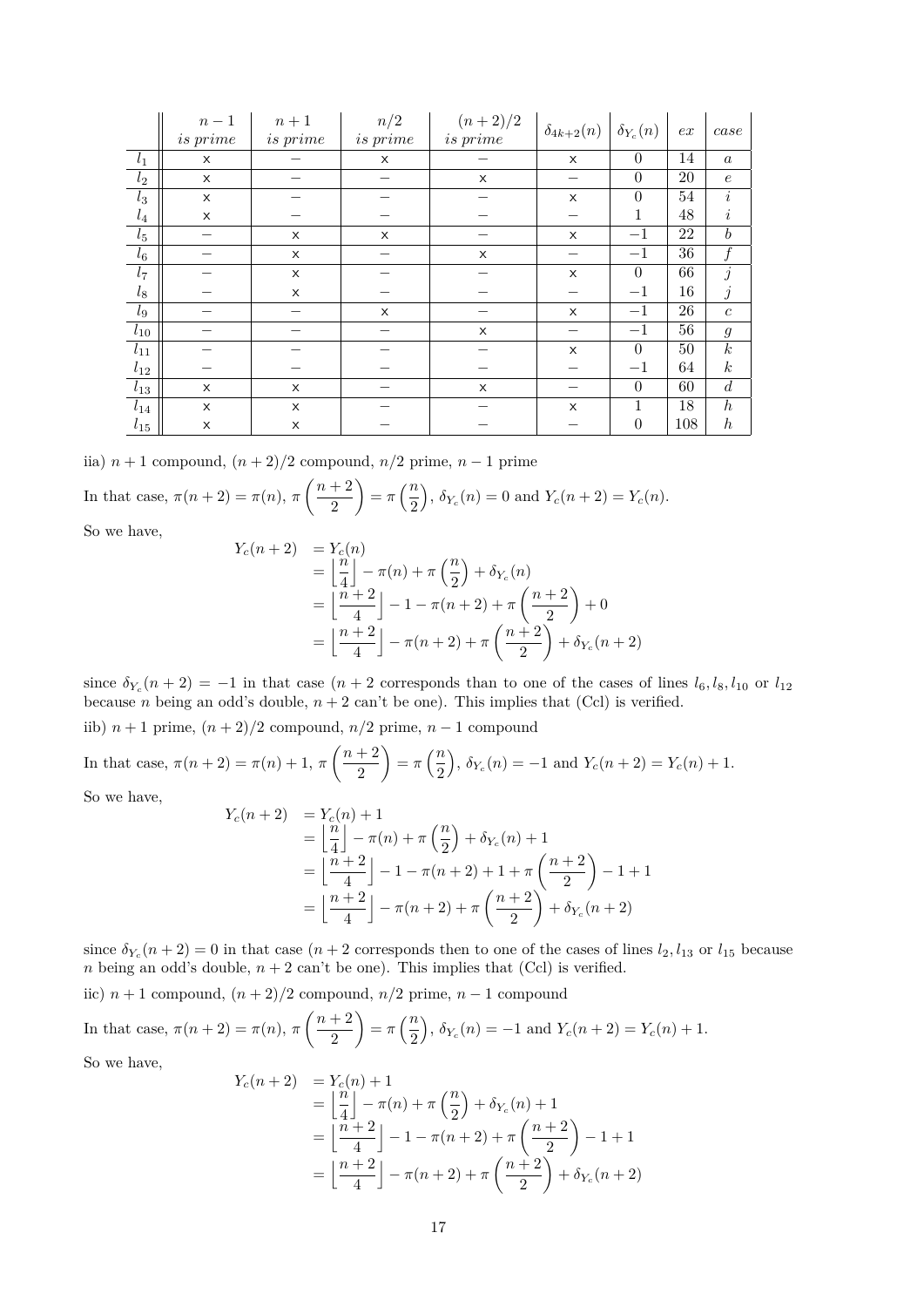since  $\delta_{Y_c}(n+2) = -1$  in that case  $(n+2$  corresponds then to one of the cases of lines  $l_6, l_8, l_{10}$  or  $l_{12}$ because *n* being an odd's double,  $n + 2$  can't be one). This implies that (Ccl) is verified.

iid) *n* + 1 prime, (*n* + 2)*/*2 prime, *n/*2 compound, *n* − 1 prime

In that case, 
$$
\pi(n+2) = \pi(n) + 1
$$
,  $\pi\left(\frac{n+2}{2}\right) = \pi\left(\frac{n}{2}\right) + 1$ ,  $\delta_{Y_c}(n) = 0$  and  $Y_c(n+2) = Y_c(n)$ .

*n* is mandatory an even's double.

So we have,

$$
Y_c(n+2) = Y_c(n)
$$
  
=  $\left\lfloor \frac{n}{4} \right\rfloor - \pi(n) + \pi \left( \frac{n}{2} \right) + \delta_{Y_c}(n)$   
=  $\left\lfloor \frac{n+2}{4} \right\rfloor - \pi(n+2) + 1 + \pi \left( \frac{n+2}{2} \right) - 1 + 0$   
=  $\left\lfloor \frac{n+2}{4} \right\rfloor - \pi(n+2) + \pi \left( \frac{n+2}{2} \right) + \delta_{Y_c}(n+2)$ 

since  $\delta_{Y_c}(n+2) = 0$  in that case  $(n+2$  corresponds then to the case of line  $l_1$ ). This implies that (Ccl) is verified.

iie)  $n + 1$  compound,  $(n + 2)/2$  prime,  $n/2$  compound,  $n - 1$  prime

In that case, 
$$
\pi(n+2) = \pi(n)
$$
,  $\pi\left(\frac{n+2}{2}\right) = \pi\left(\frac{n}{2}\right) + 1$ ,  $\delta_{Y_c}(n) = 0$  and  $Y_c(n+2) = Y_c(n)$ .

*n* is mandatory an even's double.

So we have,

$$
Y_c(n+2) = Y_c(n)
$$
  
=  $\left\lfloor \frac{n}{4} \right\rfloor - \pi(n) + \pi \left( \frac{n}{2} \right) + \delta_{Y_c}(n)$   
=  $\left\lfloor \frac{n+2}{4} \right\rfloor - \pi(n+2) + \pi \left( \frac{n+2}{2} \right) - 1 + 0$   
=  $\left\lfloor \frac{n+2}{4} \right\rfloor - \pi(n+2) + \pi \left( \frac{n+2}{2} \right) + \delta_{Y_c}(n+2)$ 

since  $\delta_{Y_c}(n+2) = -1$  in that case  $(n+2$  corresponds then to one of the cases of lines  $l_5$  or  $l_9$ ). This implies that (Ccl) is verified.

iif) *n* + 1 prime, (*n* + 2)*/*2 prime, *n/*2 compound, *n* − 1 compound

In that case, 
$$
\pi(n+2) = \pi(n) + 1
$$
,  $\pi\left(\frac{n+2}{2}\right) = \pi\left(\frac{n}{2}\right) + 1$ ,  $\delta_{Y_c}(n) = -1$  and  $Y_c(n+2) = Y_c(n) + 1$ .

*n* is mandatory an even's double.

So we have,

$$
Y_c(n+2) = Y_c(n) + 1
$$
  
=  $\left\lfloor \frac{n}{4} \right\rfloor - \pi(n) + \pi\left(\frac{n}{2}\right) + \delta_{Y_c}(n) + 1$   
=  $\left\lfloor \frac{n+2}{4} \right\rfloor - \pi(n+2) + 1 + \pi\left(\frac{n+2}{2}\right) - 1 - 1 + 1$   
=  $\left\lfloor \frac{n+2}{4} \right\rfloor - \pi(n+2) + \pi\left(\frac{n+2}{2}\right) + \delta_{Y_c}(n+2)$ 

since  $\delta_{Y_c}(n+2) = 0$  in that case  $(n+2$  corresponds then to the case of line  $l_1$ ). This implies that (Ccl) is verified.

iig) *n* + 1 compound, (*n* + 2)*/*2 prime, *n/*2 compound, *n* − 1 compound

In that case, 
$$
\pi(n+2) = \pi(n)
$$
,  $\pi\left(\frac{n+2}{2}\right) = \pi\left(\frac{n}{2}\right) + 1$ ,  $\delta_{Y_c}(n) = -1$  and  $Y_c(n+2) = Y_c(n) + 1$ .

*n* is mandatory an even's double.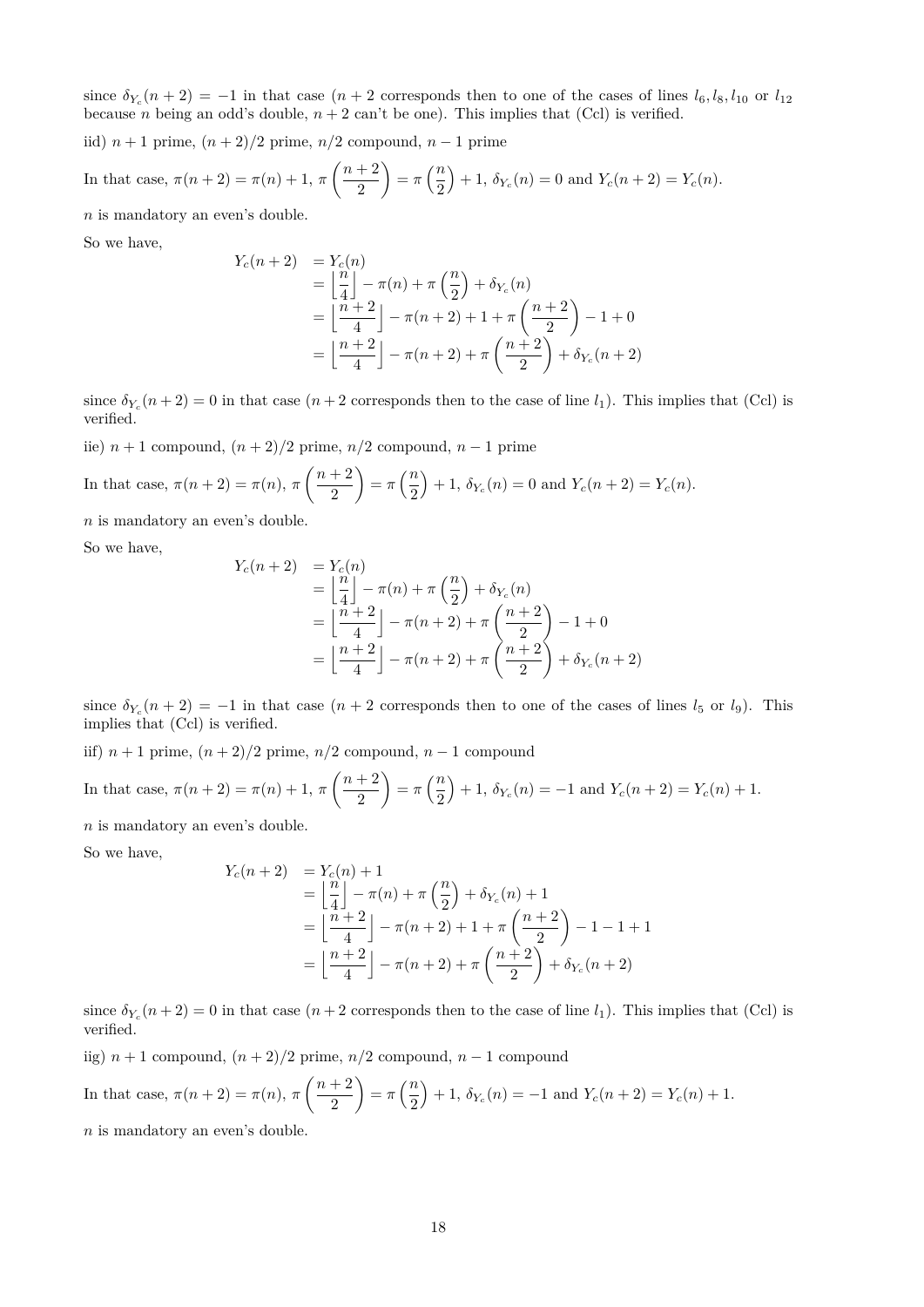$$
Y_c(n+2) = Y_c(n) + 1
$$
  
=  $\left\lfloor \frac{n}{4} \right\rfloor - \pi(n) + \pi\left(\frac{n}{2}\right) + \delta_{Y_c}(n) + 1$   
=  $\left\lfloor \frac{n+2}{4} \right\rfloor - \pi(n+2) + \pi\left(\frac{n+2}{2}\right) - 1 - 1 + 1$   
=  $\left\lfloor \frac{n+2}{4} \right\rfloor - \pi(n+2) + \pi\left(\frac{n+2}{2}\right) + \delta_{Y_c}(n+2)$ 

since  $\delta_{Y_c}(n+2) = -1$  in that case  $(n+2$  corresponds then to one of the cases of lines  $l_5$  or  $l_9$ ). This implies that (Ccl) is verified.

iih) *n* + 1 prime, (*n* + 2)*/*2 compound, *n/*2 compound, *n* − 1 prime

In that case,  $\pi(n+2) = \pi(n) + 1, \pi\left(\frac{n+2}{2}\right)$ 2  $= \pi \left(\frac{n}{2}\right)$ 2 .

iih1) *n* even's double,  $\delta_{Y_c}(n) = 0$  and  $Y_c(n+2) = Y_c(n)$ .

So we have,

$$
Y_c(n+2) = Y_c(n)
$$
  
=  $\left\lfloor \frac{n}{4} \right\rfloor - \pi(n) + \pi \left( \frac{n}{2} \right) + \delta_{Y_c}(n)$   
=  $\left\lfloor \frac{n+2}{4} \right\rfloor - \pi(n+2) + 1 + \pi \left( \frac{n+2}{2} \right) + 0$   
=  $\left\lfloor \frac{n+2}{4} \right\rfloor - \pi(n+2) + \pi \left( \frac{n+2}{2} \right) + \delta_{Y_c}(n+2)$ 

since  $\delta_{Y_c}(n+2) = 1$  in that case  $(n+2$  corresponds then to one of the cases of lines  $l_3$  or  $l_{14}$ ). This implies that (Ccl) is verified.

iih2) *n* odd's double,  $\delta_{Y_c}(n) = 1$  and  $Y_c(n+2) = Y_c(n) - 1$ .

So we have,

$$
Y_c(n+2) = Y_c(n) - 1
$$
  
=  $\left\lfloor \frac{n}{4} \right\rfloor - \pi(n) + \pi\left(\frac{n}{2}\right) + \delta_{Y_c}(n) - 1$   
=  $\left\lfloor \frac{n+2}{4} \right\rfloor - 1 - \pi(n+2) + 1 + \pi\left(\frac{n+2}{2}\right) + 1 - 1$   
=  $\left\lfloor \frac{n+2}{4} \right\rfloor - \pi(n+2) + \pi\left(\frac{n+2}{2}\right) + \delta_{Y_c}(n+2)$ 

since  $\delta_{Y_c}(n+2) = 0$  in that case  $(n+2$  corresponds then to one of the cases of lines  $l_2, l_4, l_{13}$  or  $l_{15}$ ). This implies that (Ccl) is verified.

iii) *n* + 1 compound, (*n* + 2)*/*2 compound, *n/*2 compound, *n* − 1 prime

In that case,  $\pi(n+2) = \pi(n), \pi\left(\frac{n+2}{2}\right)$ 2  $= \pi \left(\frac{n}{2}\right)$ 2 . iii1) *n* even's double,  $\delta_{Y_c}(n) = 0$  and  $Y_c(n+2) = Y_c(n)$ .

So we have,

$$
Y_c(n+2) = Y_c(n)
$$
  
=  $\left\lfloor \frac{n}{4} \right\rfloor - \pi(n) + \pi \left( \frac{n}{2} \right) + \delta_{Y_c}(n)$   
=  $\left\lfloor \frac{n+2}{4} \right\rfloor - \pi(n+2) + \pi \left( \frac{n+2}{2} \right) + 0$   
=  $\left\lfloor \frac{n+2}{4} \right\rfloor - \pi(n+2) + \pi \left( \frac{n+2}{2} \right) + \delta_{Y_c}(n+2)$ 

since  $\delta_{Y_c}(n+2) = 0$  in that case  $(n+2$  corresponds then to one of the cases of lines  $l_7$  or  $l_{11}$ ). This implies that (Ccl) is verified.

iii2) *n* odd's double,  $\delta_{Y_c}(n) = 1$  and  $Y_c(n+2) = Y_c(n) - 1$ .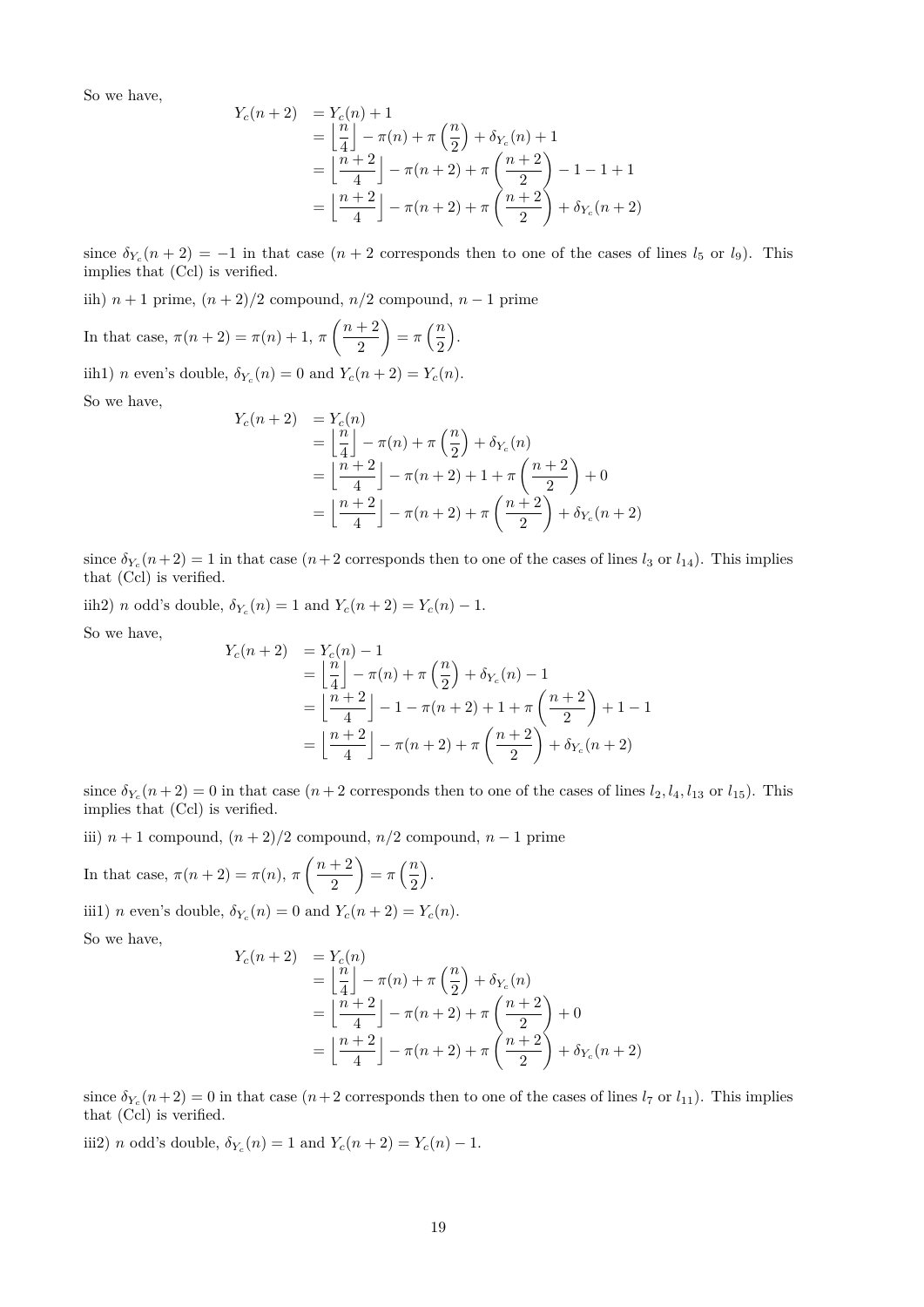$$
Y_c(n+2) = Y_c(n) - 1
$$
  
=  $\left\lfloor \frac{n}{4} \right\rfloor - \pi(n) + \pi\left(\frac{n}{2}\right) + \delta_{Y_c}(n) - 1$   
=  $\left\lfloor \frac{n+2}{4} \right\rfloor - 1 - \pi(n+2) + \pi\left(\frac{n+2}{2}\right) + 1 - 1$   
=  $\left\lfloor \frac{n+2}{4} \right\rfloor - \pi(n+2) + \pi\left(\frac{n+2}{2}\right) + \delta_{Y_c}(n+2)$ 

since  $\delta_{Y_c}(n+2) = -1$  in that case  $(n+2$  corresponds then to one of the cases of lines  $l_6, l_8, l_{10}$  or  $l_{12}$ ). This implies that (Ccl) is verified.

iij)  $n + 1$  prime,  $(n + 2)/2$  compound,  $n/2$  compound,  $n - 1$  compound

In that case,  $\pi(n+2) = \pi(n) + 1, \pi\left(\frac{n+2}{2}\right)$ 2  $= \pi \left(\frac{n}{2}\right)$ 2 .

iij1) *n* even's double,  $\delta_{Y_c}(n) = -1$  and  $Y_c(n+2) = Y_c(n) + 1$ .

So we have,

$$
Y_c(n+2) = Y_c(n) + 1
$$
  
=  $\left\lfloor \frac{n}{4} \right\rfloor - \pi(n) + \pi \left( \frac{n}{2} \right) + \delta_{Y_c}(n) + 1$   
=  $\left\lfloor \frac{n+2}{4} \right\rfloor - \pi(n+2) + 1 + \pi \left( \frac{n+2}{2} \right) - 1 + 1$   
=  $\left\lfloor \frac{n+2}{4} \right\rfloor - \pi(n+2) + \pi \left( \frac{n+2}{2} \right) + \delta_{Y_c}(n+2)$ 

since  $\delta_{Y_c}(n+2) = 1$  in that case  $(n+2$  corresponds then to one of the cases of lines  $l_3$  or  $l_{14}$ ). This implies that (Ccl) is verified.

iij2) *n* odd's double,  $\delta_{Y_c}(n) = 0$  and  $Y_c(n+2) = Y_c(n)$ .

So we have,

$$
Y_c(n+2) = Y_c(n)
$$
  
=  $\left\lfloor \frac{n}{4} \right\rfloor - \pi(n) + \pi \left( \frac{n}{2} \right) + \delta_{Y_c}(n)$   
=  $\left\lfloor \frac{n+2}{4} \right\rfloor - 1 - \pi(n+2) + 1 + \pi \left( \frac{n+2}{2} \right) + 0$   
=  $\left\lfloor \frac{n+2}{4} \right\rfloor - \pi(n+2) + \pi \left( \frac{n+2}{2} \right) + \delta_{Y_c}(n+2)$ 

since  $\delta_{Y_c}(n+2) = 0$  in that case  $(n+2$  corresponds then to one of the cases of lines  $l_2, l_4, l_{13}$  or  $l_{15}$ ). This implies that (Ccl) is verified.

iik)  $n + 1$  compound,  $(n + 2)/2$  compound,  $n/2$  compound,  $n - 1$  compound

In that case,  $\pi(n+2) = \pi(n), \pi\left(\frac{n+2}{2}\right)$ 2  $= \pi \left(\frac{n}{2}\right)$ 2 . iik1) *n* even's double,  $\delta_{Y_c}(n) = -1$  and  $Y_c(n+2) = Y_c(n) + 1$ . So we have,

$$
Y_c(n+2) = Y_c(n) + 1
$$
  
=  $\left\lfloor \frac{n}{4} \right\rfloor - \pi(n) + \pi \left( \frac{n}{2} \right) + \delta_{Y_c}(n) + 1$   
=  $\left\lfloor \frac{n+2}{4} \right\rfloor - \pi(n+2) + \pi \left( \frac{n+2}{2} \right) - 1 + 1$   
=  $\left\lfloor \frac{n+2}{4} \right\rfloor - \pi(n+2) + \pi \left( \frac{n+2}{2} \right) + \delta_{Y_c}(n+2)$ 

since  $\delta_{Y_c}(n+2) = 0$  in that case  $(n+2$  corresponds then to one of the cases of lines  $l_7$  or  $l_{11}$ ). This implies that (Ccl) is verified.

iik2) *n* odd compound's double,  $\delta_{Y_c}(n) = 0$  and  $Y_c(n+2) = Y_c(n)$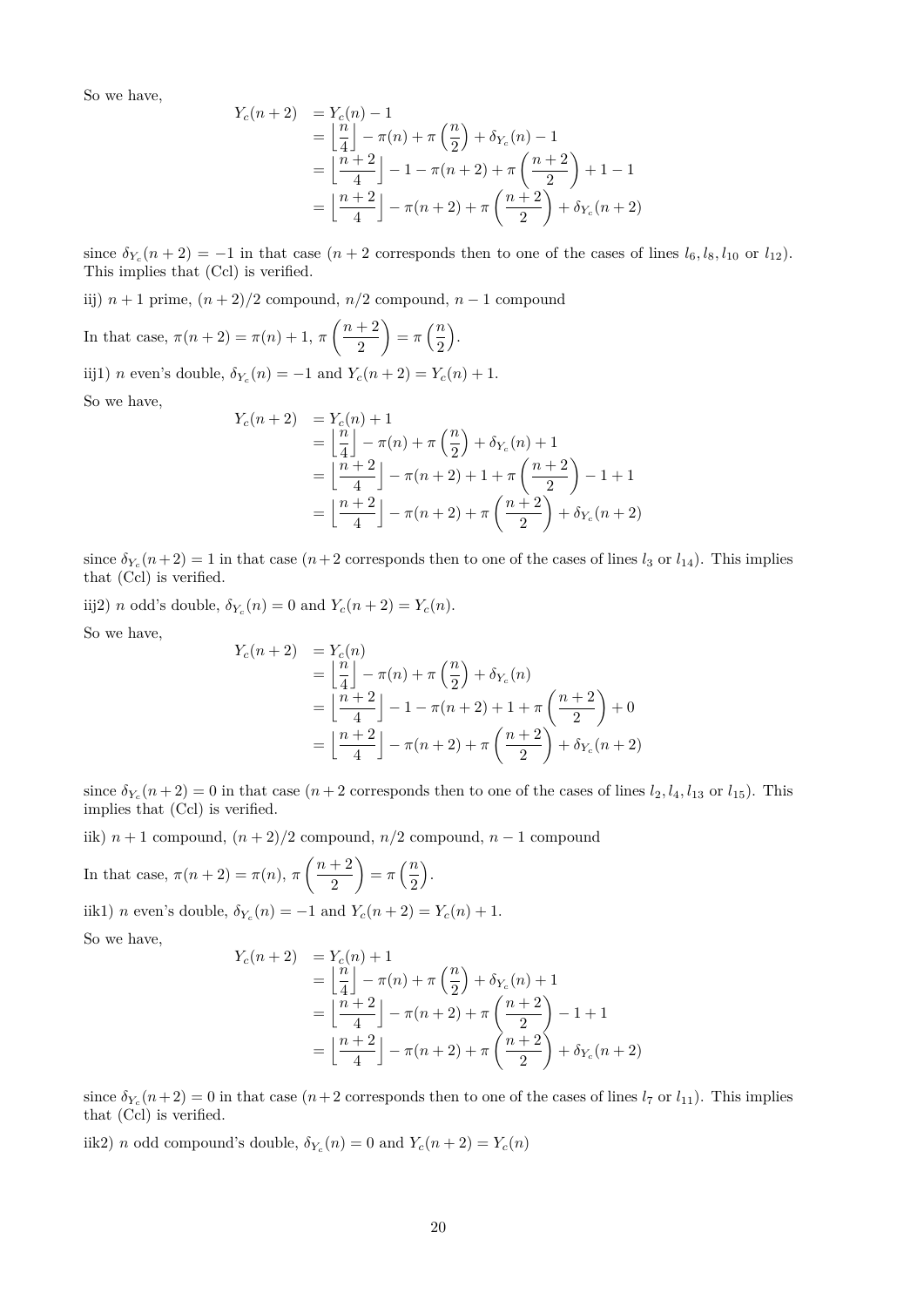$$
Y_c(n+2) = Y_c(n)
$$
  
=  $\left\lfloor \frac{n}{4} \right\rfloor - \pi(n) + \pi \left( \frac{n}{2} \right) + \delta_{Y_c}(n)$   
=  $\left\lfloor \frac{n+2}{4} \right\rfloor - 1 - \pi(n+2) + \pi \left( \frac{n+2}{2} \right) + 0$   
=  $\left\lfloor \frac{n+2}{4} \right\rfloor - \pi(n+2) + \pi \left( \frac{n+2}{2} \right) + \delta_{Y_c}(n+2)$ 

since  $\delta_{Y_c}(n+2) = -1$  in that case  $(n+2$  corresponds to cases in lines  $l_6, l_8, l_{10}$  or  $l_{12}$ ). This implies that (Ccl) is verified.

## **6.2 Order relations between variables**

**6.2.1 Study of inequalities**  $Z_c(n) > Z_a(n), Z_a(n) > Y_a(n)$  and  $Y_c(n) > Z_c(n)$ 

From properties 9 and 10, we deduce that  $Z_c(n) - Z_a(n) = \left\lfloor \frac{n}{4} \right\rfloor$  $\left| -2 \pi \left( \frac{n}{2} \right) \right|$ 2  $\int + \delta_{Z_c - Z_a}(n)$  with  $\delta_{Z_c - Z_a}(n)$ equal to 1*,* 2 or 3.

 $Z_c(n) - Z_a(n)$  seems globally increasing with little variations. One observes that  $Z_c(n) > Z_a(n)$  for  $n \geqslant 240$ . For greater values, strict inequality will be always verified because  $\left\lfloor \frac{n}{4} \right\rfloor$ | is increased much more often than  $2 \pi \left(\frac{n}{2}\right)$ 2 .

From properties 9 and 11, we deduce that  $Z_a(n) - Y_a(n) = 2 \pi \left(\frac{n}{2}\right)$ 2  $-\pi(n) + \delta_{Z_a - Y_a}(n)$  with  $\delta_{Z_a - Y_a}(n)$ equal to −3*,* −2*,* −1 or 0.

 $Z_a(n) - Y_a(n)$  seems globally increasing with little variations. One observes that  $Z_a(n) > Y_a(n)$  for  $n \geq 36$ .

From properties 10 and 12, we deduce that  $Y_c(n) - Z_c(n) = 2 \pi \left(\frac{n}{2}\right)$ 2  $-\pi(n) + \delta_{Y_c - Z_c}(n)$  with  $\delta_{Y_c - Z_c}(n)$ equal to  $-2, -1, 0$  or 1.

*Y*<sub>c</sub>(*n*) − *Z*<sub>*c*</sub>(*n*) is an increasing function of *n*. One observes that  $Y_c(n) > Z_c(n)$  for  $n \ge 24$ .

## **6.2.2** Strict order between 4 variables  $Y_a(n)$ ,  $Y_c(n)$ ,  $Z_a(n)$  and  $Z_c(n)$

Variables  $Y_a(n)$ ,  $Z_a(n)$ ,  $Z_c(n)$  et  $Y_c(n)$  are strictly ordered in the following way :

$$
Y_a(n) < Z_a(n) < Z_c(n) < Y_c(n)
$$

for all  $n \geqslant 240$ .

A picture showing variables'gaps is provided below, that illustrates their intrication :



From properties 9, 10, 11 and 12, we deduce :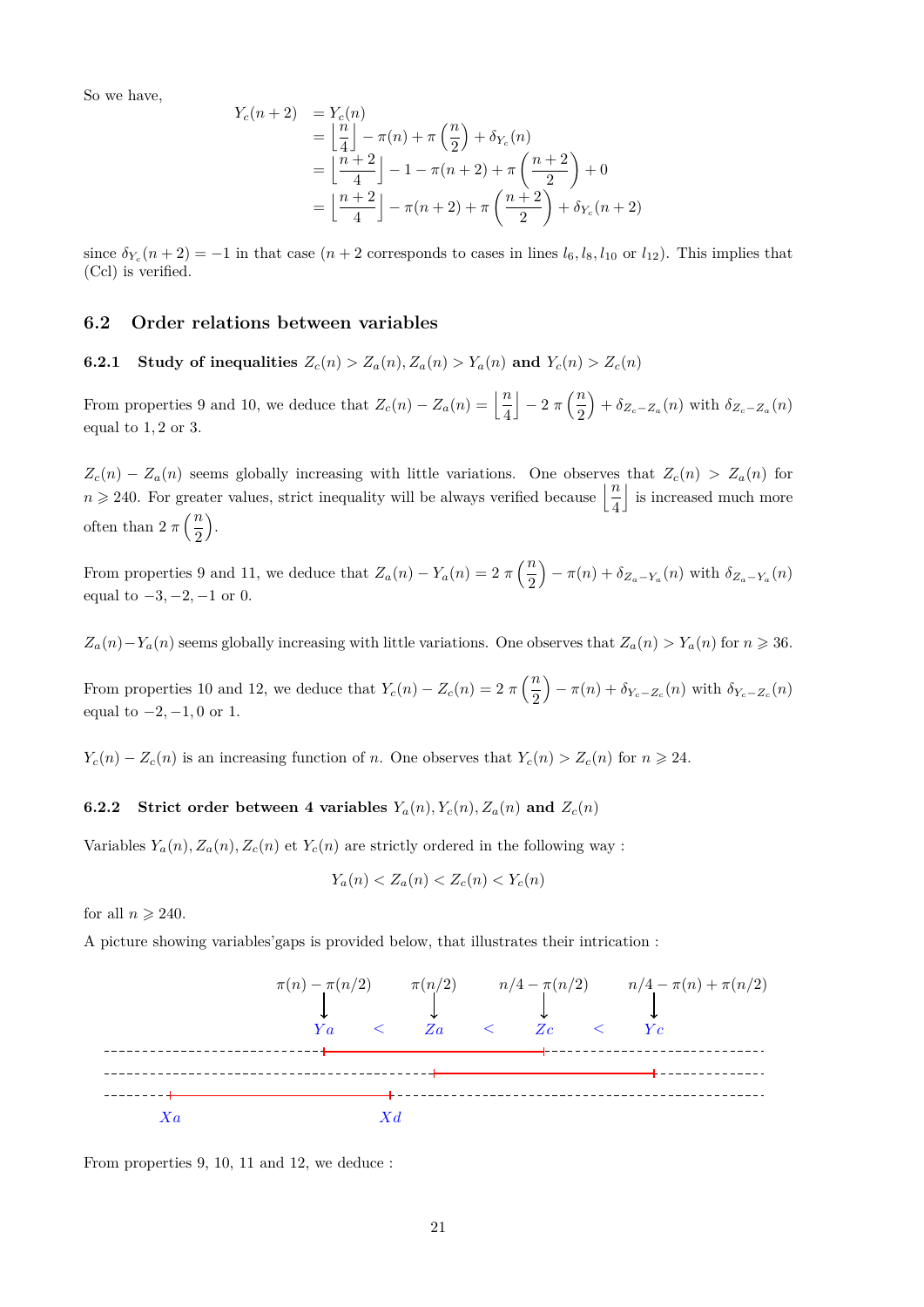- $Z_c(n) Y_a(n) = \left\lfloor \frac{n}{4} \right\rfloor$  $\left(-\pi(n) + \delta_{Z_c - Y_a}(n) \text{ with } \delta_{Z_c - Y_a}(n) \text{ equal to } -1, 0, 1 \text{ or } 2; \right)$
- $Y_c(n) Z_a(n) = \left\lfloor \frac{n}{4} \right\rfloor$  $\left(-\pi(n) + \delta_{Y_c - Z_a}(n) \text{ with } \delta_{Y_c - Z_a}(n) \text{ equal to } 0, 1, 2 \text{ or } 3; \right)$
- $X_d(n) X_a(n) = Z_c(n) Y_a(n) + \delta_{2odd-compound}(n) = \left\lfloor \frac{n}{4} \right\rfloor$  $-\pi(n) + \delta_{X_d - X_a}(n)$  with  $\delta_{X_d - X_a}(n)$ equal to −1*,* 0*,* 1 or 2.

One can also observe by program that :

•  $X_c(n) - X_b(n) = 2\pi \left(\frac{n}{2}\right)$ 2  $(-\pi(n) + \delta_{X_c - X_b}(n))$  with  $\delta_{X_c - X_b}(n)$  equal to  $-2, -1, 0$  or 1.

Also, one can deduce from equalities yet provided that :

•  $X_a(n) + X_b(n) = \pi(n) - \pi\left(\frac{n}{2}\right)$ 2  $+ \delta_{X_c-X_b}(n)$  with  $\delta_{X_a+X_b}(n)$  very small.

The function  $\frac{n}{4}$  $-\pi(n)$  that appear in right members of three first equalities above is globally increasing with little variations. It's equal to 0 for  $n = 122$ .

Since  $\left\lfloor \frac{n+2}{4} \right\rfloor$  $\vert = \vert \frac{n}{4} \vert$ 4  $\vert +1$  when *n* is an even's double (i.e. for one even number each two) while  $\pi(n+2)$  $\pi(n) + 1$  when  $n + 1$  is prime (far less often than for one even number each two), for all *n* greater than a small value (i.e.  $n > 122$ ), we will always have  $\left\lfloor \frac{n}{4} \right\rfloor$  $-\pi(n) > 0.$ 

# **6.3** Study of inequality  $X_a(n) > 0$

To be sure that  $X_a(n)$  would never be equal to 0, we should have to show that since a certain value of *n*, the inequality

$$
X_d(n) > \left\lfloor \frac{n}{4} \right\rfloor - \pi(n) + 2
$$

is always verified.

Indeed, this inequality, combined with the invariant  $X_d(n) - X_a(n) = \left\lfloor \frac{n}{4} \right\rfloor$  $-\pi(n) + \delta_{X_d - X_a}(n)$ , would have as consequence that  $X_a(n)$  would be always strictly positive.

We observe that it seems that

$$
X_d(n) > \left\lfloor \frac{n}{4} \right\rfloor - \pi(n) + 2
$$

for  $n \geqslant 30$ .

Intuitively, one understands what process is at work : the number of compound numbers becomes so big comparatively to the number of prime numbers that each compound number has "many more chances" to be the complementary to *n* of another compound number rather than a prime one. It is thus one can observe  $X_d(n)$  becomes quickly greater than the sum  $X_b(n) + X_c(n)$ , in which each term is greater than *Xa*(*n*).

#### **6.4 Subsidiary exercize**

Let us propose as an exercize that we must match (with a bijection) numbers of two sets; in the first set containing *k* numbers, *A* are compound and  $k - A$  are prime while in the second set, containing also *k* numbers, *B* numbers are compound while  $k - B$  are prime. If  $A \le k/2$  and  $B \le k/2$ , the matching can put in bijection two numbers that are not mandatory compound. But as soon as  $A > k/2$  and  $B > k/2$ , some matching must necessarily put in bijection a compound number from the first set with a compound number of the second set. We can easily understand thanks to the drawing below that the number of matchings associating bijectively two compound numbers is necessarily greater than  $A + B - k$ .